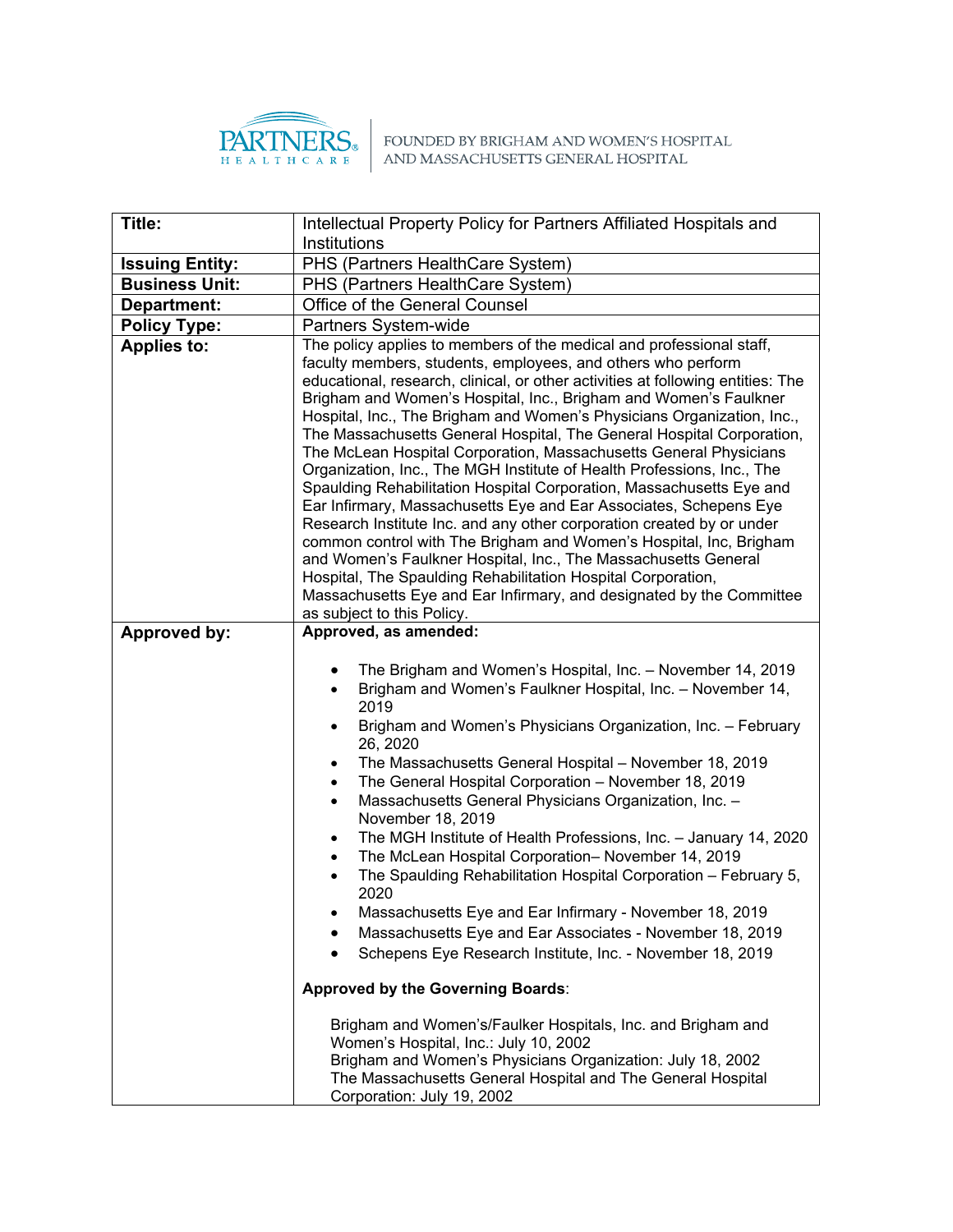|                                                   | Massachusetts General Physicians Organization, Inc.: June 21, 2002<br>The MGH Institute of Health Professions, Inc.: June 28, 2002<br>The McLean Hospital Corporation: May 23, 2002<br>The Spaulding Rehabilitation Hospital Corporation: May 9, 2002<br>Massachusetts Eye and Ear Infirmary, Massachusetts Eye and Ear<br>Associates, Schepens Eye Research Institute, Inc.: January 31, 2019<br>Approved by the Professional and Institutional Conduct Committee of<br>Partners HealthCare System, Inc.: August 15, 2002 |
|---------------------------------------------------|----------------------------------------------------------------------------------------------------------------------------------------------------------------------------------------------------------------------------------------------------------------------------------------------------------------------------------------------------------------------------------------------------------------------------------------------------------------------------------------------------------------------------|
| <b>Original Approval</b><br>Date:                 | 08/15/2002                                                                                                                                                                                                                                                                                                                                                                                                                                                                                                                 |
| <b>Original Effective</b><br>Date:                | 08/15/2002                                                                                                                                                                                                                                                                                                                                                                                                                                                                                                                 |
| <b>Current Revision</b><br><b>Effective Date:</b> | 04/01/2020                                                                                                                                                                                                                                                                                                                                                                                                                                                                                                                 |
| <b>Next Review Date:</b>                          | 10/01/2021                                                                                                                                                                                                                                                                                                                                                                                                                                                                                                                 |
| <b>Contact Person:</b>                            | <b>Christopher Clark</b>                                                                                                                                                                                                                                                                                                                                                                                                                                                                                                   |

### **KEYWORDS:**

Intellectual Property; IP

### **PURPOSE:**

The hospitals and other institutions affiliated with Partners HealthCare System are not-for-profit corporations which share the fundamental missions of providing medical care for patients, training health care professionals, conducting biomedical research, and otherwise serving the public. The purpose of this policy is to promote these missions by making inventions, copyrightable works and other intellectual property that may be created by physicians, researchers, trainees and others who are at or associated with these Institutions available for the benefit of the public while also providing for a fair allocation of the financial costs and rewards associated with them.

This Policy consists of the following parts:

A. INTRODUCTION

- B. INVENTIONS AND PATENTS
- C. COPYRIGHTABLE WORKS AND OTHER INTELLECTUAL PROPERTY
- D. TANGIBLE RESEARCH PROPERTY
- E. INCOME FROM INTELLECTUAL PROPERTY AND TANGIBLE RESEARCH PROPERTY
- F. DISPUTE RESOLUTION
- G. GLOSSARY (see Definitions)

### **Definitions:**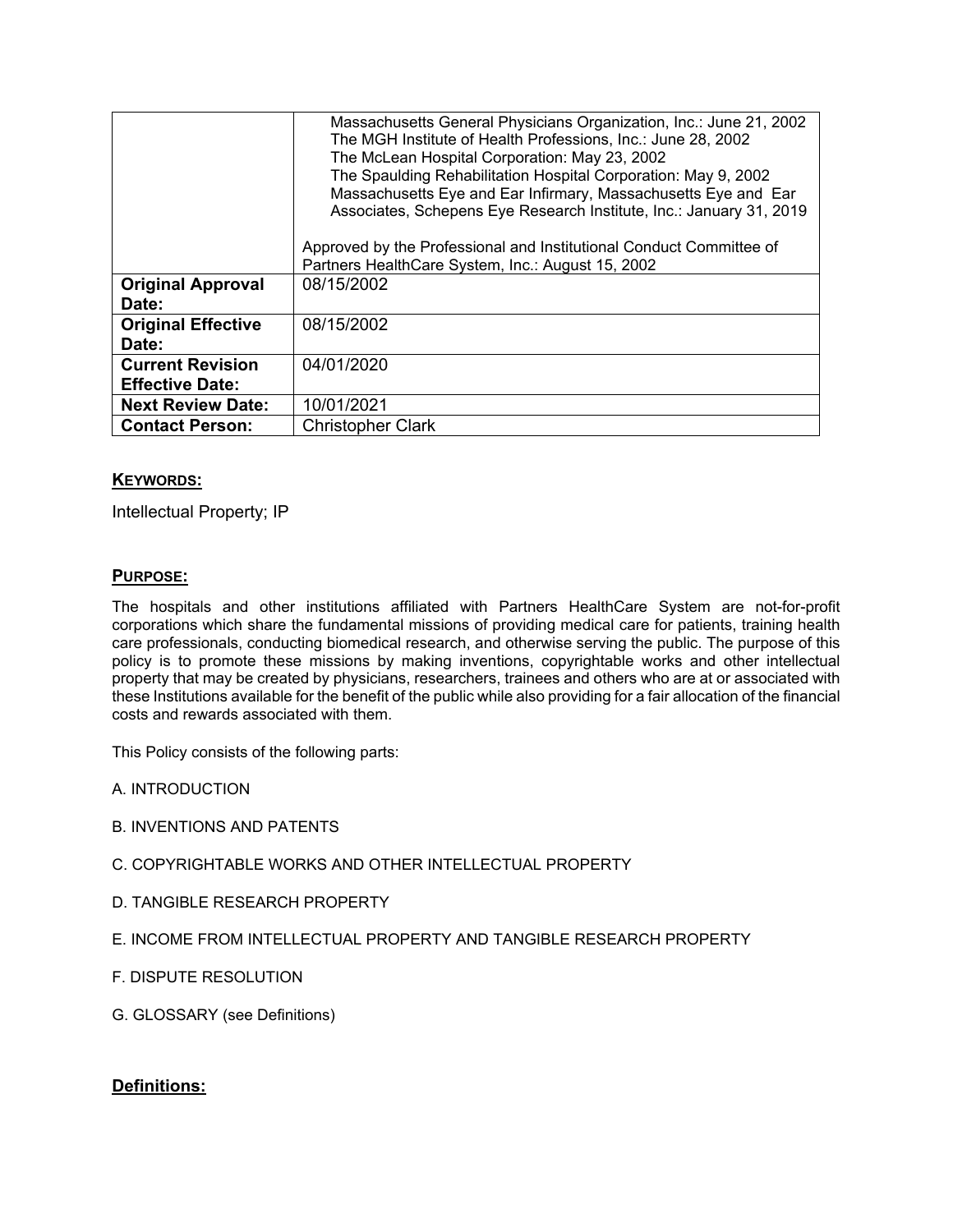For purposes of this Intellectual Property Policy:

**"Academic Work"** has the meaning given in Section 8.1.4.

**"Affiliated Institutions,"** or **"Institutions,"** means, collectively, The Brigham and Women's Hospital, Inc., Brigham and Women's Faulkner Hospital, Inc., The Brigham and Women's Physicians Organization, Inc., The Massachusetts General Hospital, The General Hospital Corporation, The McLean Hospital Corporation, Massachusetts General Physicians Organization, Inc., The MGH Institute of Health Professions, Inc., The Spaulding Rehabilitation Hospital Corporation, Massachusetts Eye and Ear Infirmary, Massachusetts Eye and Ear Associates, and Schepens Eye Research Institute, Inc., and any other corporation created by or under common control with The Brigham and Women's Hospital, Inc, Brigham and Women's Faulkner Hospital, Inc., The Massachusetts General Hospital, The Spaulding Rehabilitation Hospital Corporation, or Massachusetts Eye and Ear Infirmary and designated by the Committee as subject to this Policy.

**"Annual Net Income"** means the net Income received, on a cash accrual basis, by the Institution in each fiscal year from the licensing or other disposition of any Intellectual Property owned in whole or in part by it after deduction of all unreimbursed costs reasonably attributable to protecting the Intellectual Property and making it available to the public. These deductions shall include any expense of patent prosecution and interference, copyright registration, litigation, marketing, licensing, acquisition of related rights or permissions needed to license the Intellectual Property, and the like incurred prior to the end of such fiscal year, as well as any anticipated expenses as described in Section 18.3.

An **"Author"** means an individual who is the author, or one of the authors, of a Work under U.S. copyright law.

**"BWH"** means The Brigham and Women's Hospital, Inc.

**"BWFH"** means the Brigham and Women's Faulkner Hospital, Inc.

**"Committee,"** as of the adoption date of this Policy, means the Partners Professional and Institutional Conduct Committee, which consists of representatives of the trustees, Medical/Professional Staffs and administrations of the Institutions. The Institutions or Partners may assign the responsibilities currently granted to the Partners Professional and Institutional Conduct Committee to another governance body, in which case that body shall be deemed the "Committee" for the purpose of this Policy.

A **"Consulting Agreement"** means an agreement for the provision of consulting or other services by a Member, in which the parties include the Member and an outside entity that is not an Affiliated Institution.

**"Copyright"** has the meaning given in Section C.1

A **"Copyrightable Work"** has the same meaning as "Work," as defined below.

**"Courseware"** means Inventions, Software and other Copyrightable Works that organize, structure, promote, display, deliver, transmit, reproduce, enhance, support, present or enable interaction with course or other educational material for use in learning programs.

To **"create"** any Intellectual Property means to invent, make, Author or otherwise participate in the origination of that Intellectual Property. Individuals who participate in creating such property are referred to in this Policy as the **"Creators."** A Creator of an Invention may also be referred to as an **"Inventor."** The Creator of a Copyrightable Work is more fully described in Section 17.3.

The **"Creator's Research Account"** shall mean the account created by the Institution's Research finance department to receive funds that would otherwise be distributed to a Laboratory or Unit, all as described in Section 17.10.3. These accounts are established for the purpose of holding funds to be expended in support of the research or other charitable activities of the Creator at the Institution. Money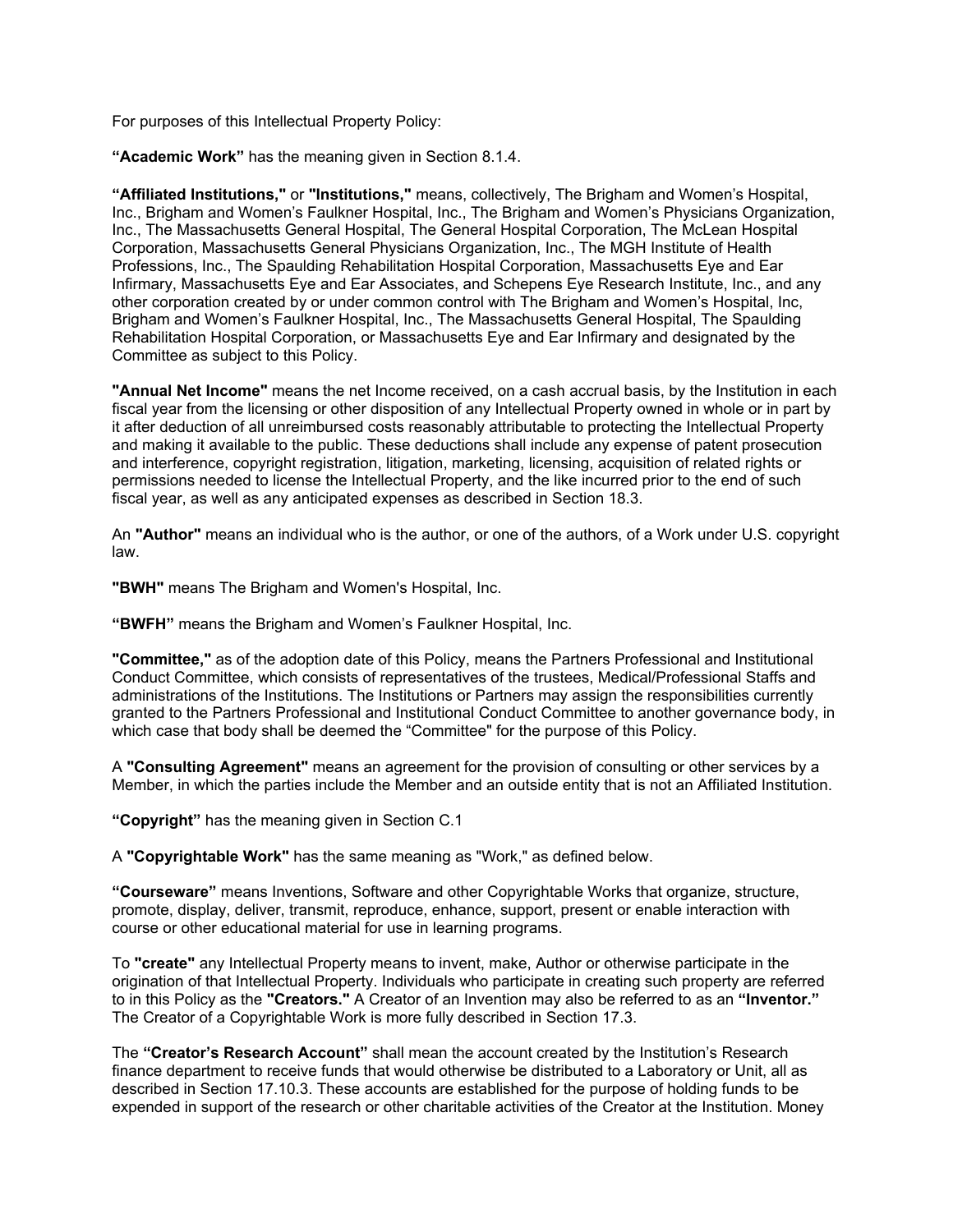used from this account will incur an indirect cost charge as determined by Institutional policy at the time the money is spent.

The **"Creator's Share"** of Income means that share of Income that is generally allocated to individuals in the column entitled "To the Creator" in Table I. The Creator's share is to be allocated to certain Creators and/or others as set forth in Section 17.

**"Department/Service"** has the meaning given in Section 17.10.1.

**"Equity"** means stock, stock options, or a contractual or other right to acquire stock or options or interests as an owner, proprietor, partner or beneficiary, or a beneficial interest in any of the foregoing.

**"Hospital"** has the meaning given in Section 1.1.

**"Income"** from the licensing or other disposition of Intellectual Property or Tangible Research Property shall mean license fees, royalties and other such revenues attributable to the use or sale of the property, but shall not include revenues explicitly earmarked in the license or distribution agreement to reimburse patent, development or other costs incurred by the Institution, to fund future research or other activity, or to compensate the Institution for providing training or other benefits other than the property or property rights themselves.

**"Institutional Activities"** means any activities that received direct or indirect financial support from an Institution, including Institutional salary support or funding from any outside source awarded to or administered by the Institution; made substantial use of any space, facilities, materials or other resources of the Institution including resources provided in-kind by outside sources (the use of office space and word processors alone is not be considered a "substantial use" of resources); or were otherwise subject to any grant, contract or other arrangement between the Institution and a third party, such as the federal government, a foundation or corporate research sponsor.

**"Intellectual Property"** means Inventions, Patents, Copyrights, Trademarks, Trade Secrets and any other intellectual or intangible property (such as non-secret data) which is or becomes protectable by law.

**"Invention"** is any patentable invention as defined by patent law, or any other idea or its embodiment that is potentially patentable or, even if not patentable, may have charitable or commercial value.

To **"make"** an Invention means to conceive the Invention or first reduce it to practice, either actually or constructively (for example, by filing a patent application, completing an invention disclosure, or otherwise describing the Invention in any written form).

An **"Inventor"** with respect to an Invention that is or may be patentable shall be as defined by U.S. patent law. With respect to an Invention that is not patentable, an Inventor shall be the individual(s) who conceived and reduced to practice such Invention.

A **"Lab/Unit"** has the meaning given in Section 17.10.1.

**"McLean"** means The McLean Hospital Corporation.

A **"Member of the Institutional Community"** or **"Member"** means each member of the Medical/Professional Staff (including individuals holding appointments as Visiting Staff) of MGH, BWH, Spaulding, MEEI, or a Hospital affiliated with any of them; and to each faculty member, student, and employee of the Hospitals or another Institution. The term "Member" also includes each visitor from, student or researcher of, or other person primarily affiliated with, Harvard University, The Massachusetts Institute of Technology or any other academic institution, or any other institution or entity whether not-forprofit or for-profit, and each person holding a fellowship, who performs educational, research, clinical or other activities at the Institutions.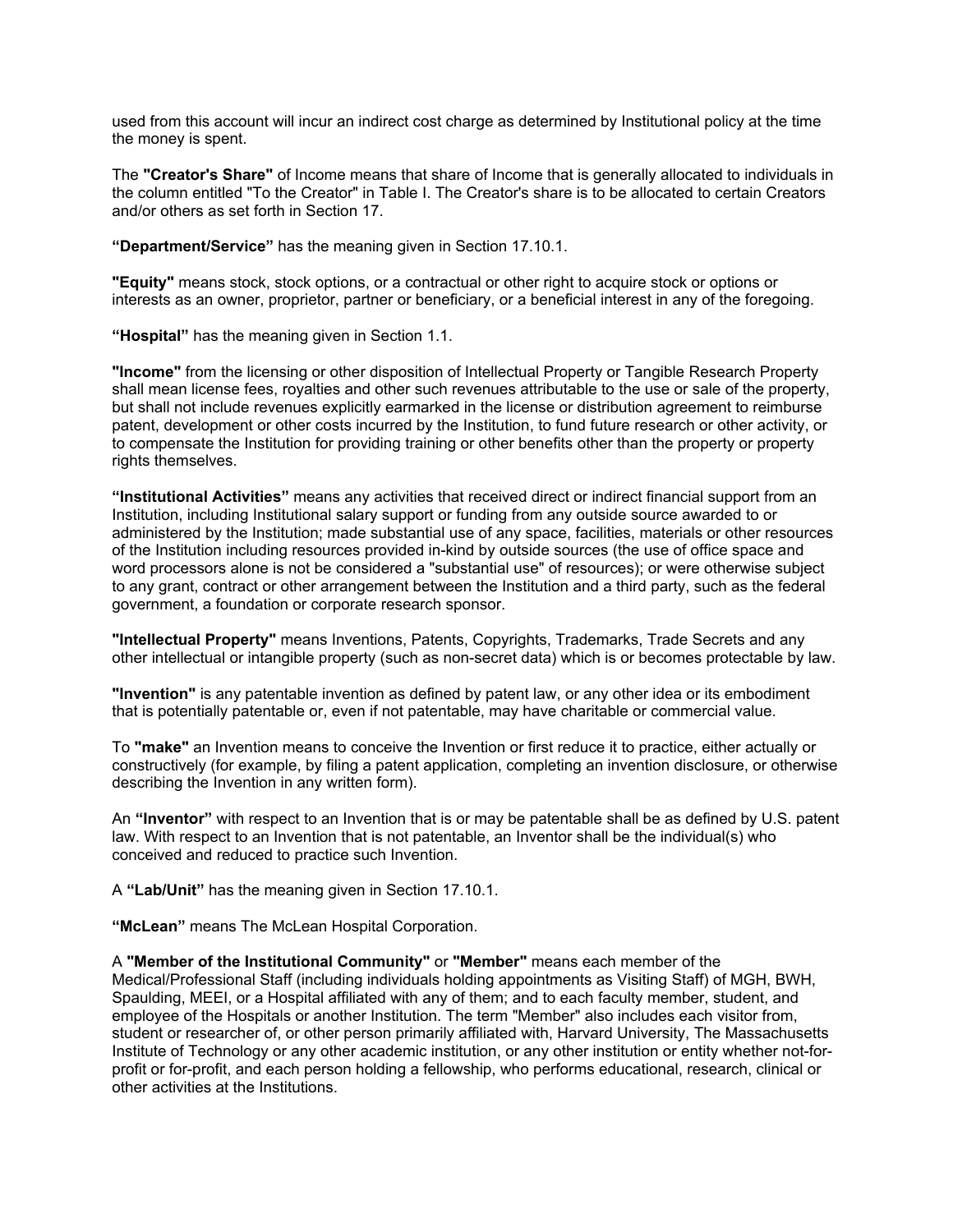**"MEEI"** means the Massachusetts Eye and Ear Infirmary.

**"MEEA"** means the Massachusetts Eye and Ear Associates.

**"MGH"** means The Massachusetts General Hospital or The General Hospital Corporation, depending on the context.

**"MGH Institute"** means The MGH Institute of Health Professionals, Inc."

**"MGPO"** means the Massachusetts General Physicians Organization, Inc.

**"Partners"** means Partners Healthcare System, Inc.

**"Publication"** for copyright purposes has the meaning given in Section 13.1.

**"Related Invention"** has the meaning given in Section 5.2.2.

**"Related Software"** has the meaning given in Section 8.2.3. Innovation shall have the authority to clarify and modify this definition in its discretion from time to time.

**"SERI"** means the Schepens Eye Research Institute, Inc.

**"Software"** means computer or computer-based materials in the broadest sense, including but not limited to computer programs, user interfaces, users' manuals and other accompanying explanatory materials or documentation, mask works, firmware and computerized databases. It includes, for example, microcode, subroutines, operating systems, high level languages, and application programs in whatever form expressed (e.g., machine or assembly language, source or object code) or embodied (e.g., chip architecture, ROM, disk or tape storage, program listing). While some materials defined here as Software may not be covered by United States copyright laws (mask works, for example, are protected separately under the Semi-Conductor Chip Protection Act), for convenience all Software is treated as Copyrightable Work for purposes of this Policy; in many cases, however, Software materials will constitute or embody Inventions as well as Copyrightable Works and will be subject to Section B as well as Section C of the Policy. The Chief Innovation Officer shall have the authority to clarify and modify this definition in his/her discretion from time to time.

**"Spaulding"** means The Spaulding Rehabilitation Hospital Corporation.

**"Sponsored Activity"** means any activity that is subject to a grant, contract or other arrangement between an Institution and a third party, such as the federal government, a foundation or corporate research sponsor.

**"Supported Invention"** has the meaning given in Section 5.2.1.

**"Supported Work"** has the meaning given in Section 8.2.1.

**"Tangible Research Property"** or **"TRP"** has the meaning given in Section 16.1.

**"Trademark"** means any word, phrase, logo, design or other symbol used to identify and distinguish the source of goods or services. As used here, the term includes any trademark, service mark, trade name or trade dress.

**"Trade Secret"** means any scientific or technical information, design, process, formula, listing or other information relating to a business or profession that is kept reasonably confidential and that has economic value. A Trade Secret may but need not be patentable or copyrightable.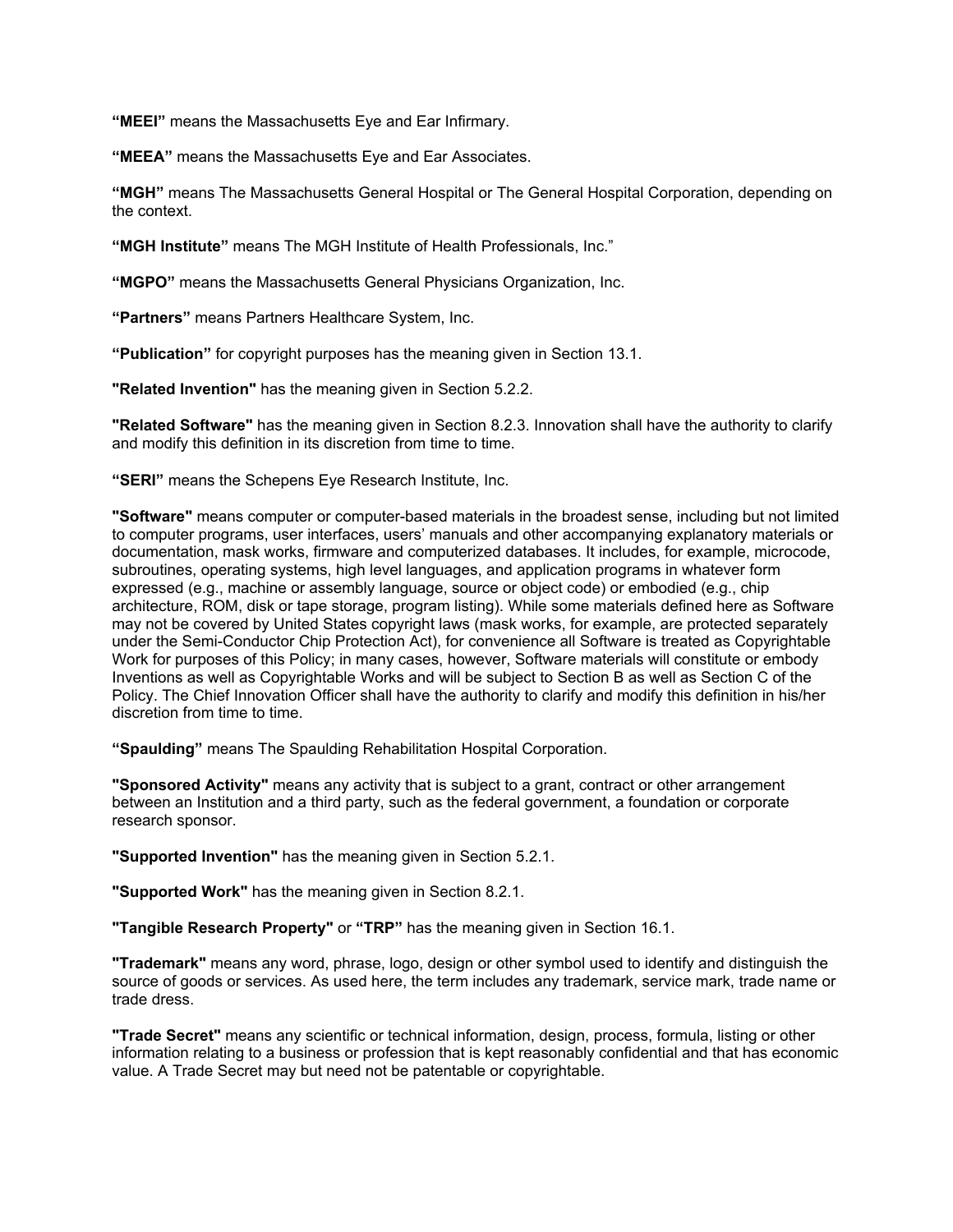**"Video Material"** or **"Video"** means any visual, audio or audio-visual work, such as a video- taped, audio-taped or televised demonstration or performance, which is recorded electronically or by other means. Innovation shall have the authority to clarify and modify this definition in its discretion from time to time. In the event a work falls within both the definition of Video Material and the definition of Software, it will be treated as Software for purposes of this Policy.

A **"Work"** (or "Copyrightable Work") means any original work of authorship that is fixed in any tangible medium of expression, including Software. Examples of Copyrightable Works include but are not limited to journal articles and other scholarly or scientific papers, books, photographs, drawings and diagrams, Video Materials, Software and Courseware.

**"Work(s) Made for Hire"** has the meaning given in Section 8.2.

### **Scope and Applicability:**

**Policy Statement:**

# **A. INTRODUCTION.**

## **1.0 SCOPE AND ORGANIZATION OF THE POLICY.**

### **1.1 Scope of the Policy.**

This Intellectual Property Policy ("Policy") governs the handling of Inventions, Copyrightable Works, and other Intellectual Property and Tangible Research Property made by individuals involved in educational, research, clinical and other activities of Hospitals and other Institutions that are affiliated with Partners HealthCare System ("Partners") and that have adopted this Policy. As of the date of this printing of this Policy, those Institutions include The Brigham and Women's Hospital, Inc. ("BWH"), Brigham and Women's Faulkner Hospital, Inc. ("BWFH"), The Massachusetts General Hospital ("MGH"), The General Hospital Corporation ("MGH")[1], Massachusetts Physicians Organization, Inc. ("MGPO"), The McLean Hospital Corporation ("McLean"), The Spaulding Rehabilitation Hospital Corporation ("Spaulding"), The MGH Institute of Health Professions, Inc. ("the MGH Institute"), and Massachusetts Eye and Ear Infirmary ("MEEI"). While the bulk of the Policy is devoted to Intellectual Property, the Policy also addresses the handling of Tangible Research Property such as biological materials. Throughout this Policy BWH, BWFH, MGH, Spaulding, McLean, and MEEI are referred to collectively as "the Hospitals" and individually as a "Hospital." The Hospitals and their affiliated institutions (including The Massachusetts General Physicians Organization, Inc., The Brigham and Women's Physician Organization, Inc., MGH Institute of Health Professions, Inc., Massachusetts Eye and Ear Associates ("MEEA"), and Schepens Eye Research Institute, Inc. ("SERI")) are collectively referred to as the "Affiliated Institutions" or "Institutions."

### The individuals covered by this Policy are referred to as "Members." *All terms in this Policy that have initial capital letters are defined more precisely in the Glossary, located in Section G, or in the place where they are first used.*

Members should be aware that they also may be subject to a number of other policies. Two important policies address conflicts of interest. These are the Partners Code of Conduct and the Harvard University Faculty of Medicine Policy on Conflicts of Interest and Commitment (which is part of the Harvard Medical School Office for Academic and Research Integrity's Policies and Procedures and *is applicable to all Harvard Medical School faculty members*). Partners and its Affiliated Institutions also have policies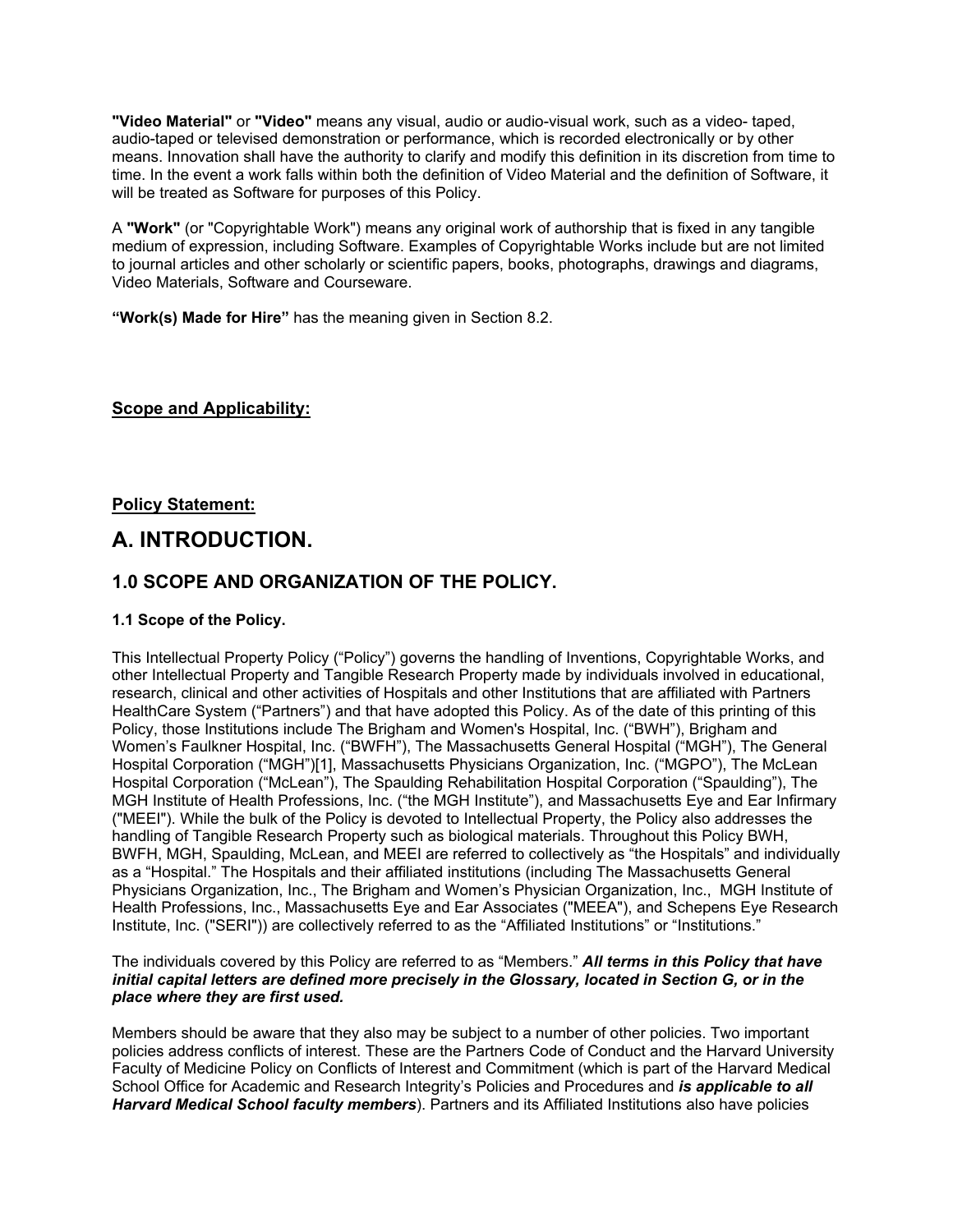addressing other research matters, including research notebooks, materials placed on institutional websites, and consulting relationships. These additional policies are available through Partners Innovation ("Innovation") either directly or through its website, which is accessible from the main Partners Pulse Home Page.

Members should recognize the following key points incorporated in this Policy:

- Most Copyrightable Works and virtually all other Intellectual Property created by a Member:
	- o at a Hospital or other Institution, or
	- $\circ$  during the time when a person is a Member and that relate to the Member's Partnersaffiliated activities at a Hospital or other Institution,

are owned by an Affiliated Institution.

- *Members should take no action to sell, license, or otherwise commit or dispose of Intellectual Property they create unless and until such action is approved by the appropriate Institutional representative under this Policy.* Generally, approval will be given for Members to take such actions on their own only if and after the appropriate Institutional representative determines that the Member owns the Intellectual Property under this Policy.
- *Members are not authorized to sign, and should not sign, confidentiality agreements, license agreements, material transfer agreements, research agreements, or any other agreements that may restrict, commit or affect intellectual property they create.* Members may sign agreements relating to their individual consulting activities, but only after such agreements have been reviewed by the institution in accordance with Section 2.3 below.

### **1.2 Organization of this Policy.**

The Policy is organized by types of Intellectual Property. Members of the Institutional Community who believe they have made an Invention, whether patentable or not, should refer to Section B, and those involved in producing Copyrightable Works (such as written publications and video materials) should refer to Section C. Since software is nearly always copyrightable and sometimes patentable as well, those involved in developing it will be interested in both Sections B and C. Tangible Research Property, which may be patentable, copyrightable, both, or neither, is addressed in Section D. Standards for distributing Income from all types of property are included in Section E.Questions about the Policy should be addressed to Innovation.

# **2.0 ADMINISTRATION OF THE POLICY.**

### **2.1 Responsibilities of Partners Innovation.**

Innovation shall have primary responsibility for the administration of this Policy. Innovation shall initially resolve any disputes arising under this Policy, including disputes regarding ownership of Intellectual Property and distribution of Income.

### **2.2 Responsibility of the Partners Professional and Institutional Conduct Committee.**

The Partners Professional and Institutional Conduct Committee (the "Committee") shall have general responsibility for overseeing this Policy, including providing the forum for appeals of disputes arising under this Policy.

### **2.3 Responsibilities of Members.**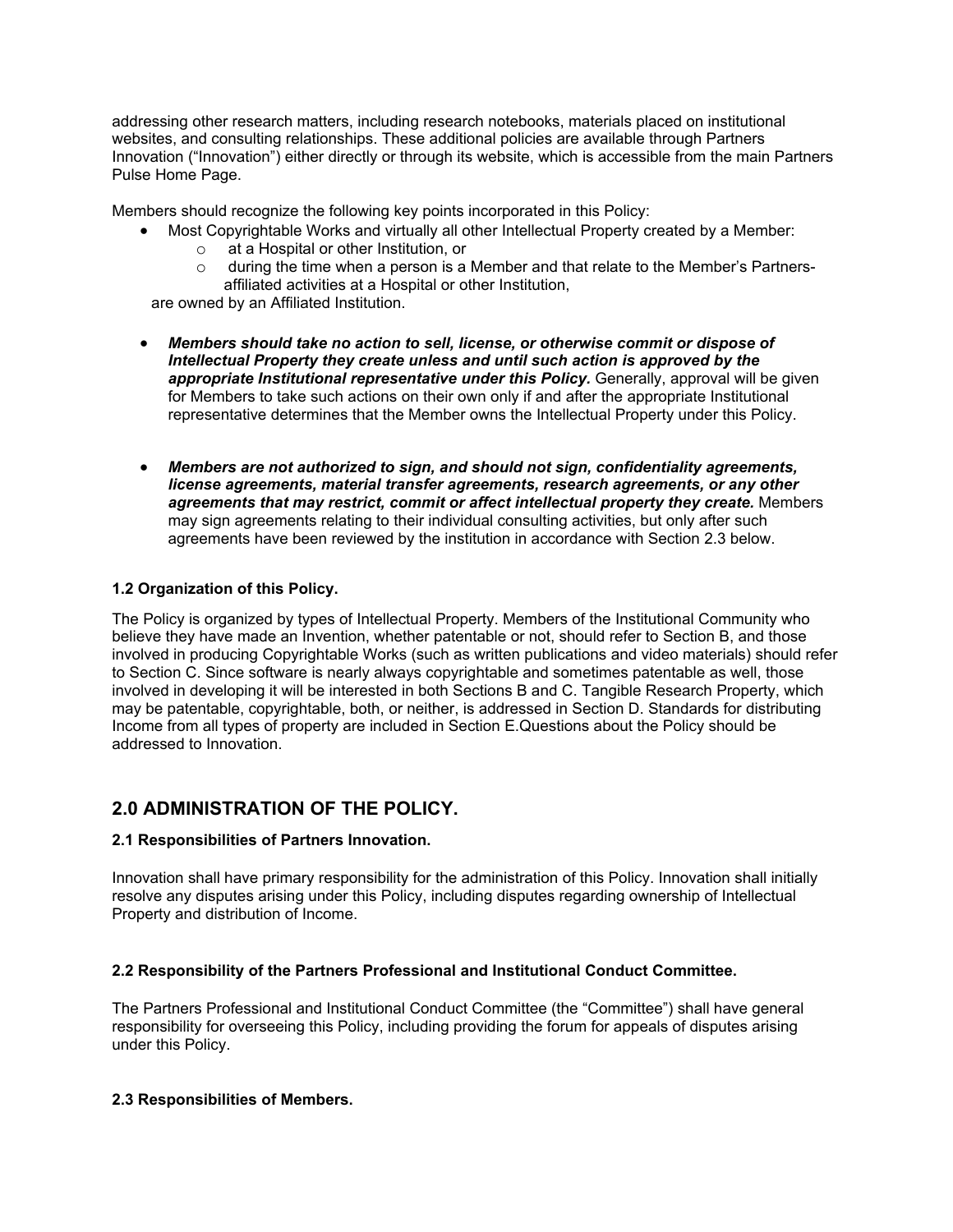Members of the Institutional Community shall take all steps necessary to make this Policy effective, including executing an Intellectual Property Acknowledgement (formerly called a Participation Agreement) or similar document, and all other necessary or desirable agreements, applications, assignments, or other documents if requested or required by one of the Institutions. Failure by a Member to execute such a document shall not in any way affect the applicability of this Policy.

Members who are responsible for projects in which Intellectual Property is likely to be created should address with all participants (including non-Institutional personnel, such as visiting scientists), in advance, how this Policy affects that Intellectual Property.

Members should be aware that Consulting Agreements, in the form proposed by companies or other third parties, may contain provisions that are inconsistent with this Policy as well as other policies of the Affiliated Institutions, Partners, and the Harvard Medical School. Therefore, Members are required to submit all Consulting Agreements to the Partners Office for Interactions with Industry ("OII") for review prior to execution.

Members should also be aware that under federal law, the Institutions are given the first right to elect title to Intellectual Property created using federal funds, but the United States government retains certain rights of its own in such property. These include the right to practice an invention royalty-free, and certain "march-in" rights to use the technology or assume ownership of the technology. To comply with federal laws and regulations relating to Intellectual Property arising from federally-funded research, the Institutions assume responsibility to protect and inform the federal government on a periodic basis about the licensing and commercial development of the technology. Members shall take all steps necessary to protect the rights of the U.S. government in these properties so that the Institutions are able to comply with the applicable federal laws and regulations. These steps shall include disclosing promptly to Innovation any inventions made using federal funds, and executing any documents and taking any other actions requested of them by Innovation.

### **2.4 Determination of Ownership Rights Between Affiliated Institutions.**

As between the Affiliated Institutions, BWH shall own all Intellectual Property covered by this Policy and made by Members with BWH Medical Staff appointments, or otherwise made at or under the auspices of BWH; and MGH (parent corporation) shall own all Intellectual Property covered by this Policy and made by Members with MGH or McLean Professional Staff appointments or MGH Institute of Health Professions faculty appointments, or otherwise made at or under the auspices of MGH; and Spaulding shall own all Intellectual Property covered by this Policy and made by Members with Spaulding Professional Staff appointments or otherwise made at or under the auspices of Spaulding; and MEEI shall own all Intellectual Property covered by this Policy and made by Members with MEEI Professional Staff appointments, employees of MEEA, or otherwise made at or under the auspices of MEEI or SERI. The Committee may approve mechanisms under which ownership rights are transferred to different Institutions in order, for example, to facilitate the administration of Intellectual Property rights and of funding grants and contracts; or mechanisms under which some or all of the institutional shares of Annual Net Income are reallocated among Institutions which do not technically own the Intellectual Property in order, for example, to take proper account of the relative contributions of various Institutions to the creation of Intellectual Property. In the event that this Policy is adopted by or made applicable to any other related entities within the Partners system, the Committee shall determine which legal entity among those related entities shall own Intellectual Property.

# **3.0 OBLIGATIONS TO THIRD PARTIES UNDER GRANTS AND CONTRACTS.**

In many cases, Intellectual Property created at the Institutions is subject to the terms and conditions of grants, contracts and other agreements entered into by the Institutions and third parties, such as the United States government and other research sponsors. These agreements include sponsored research,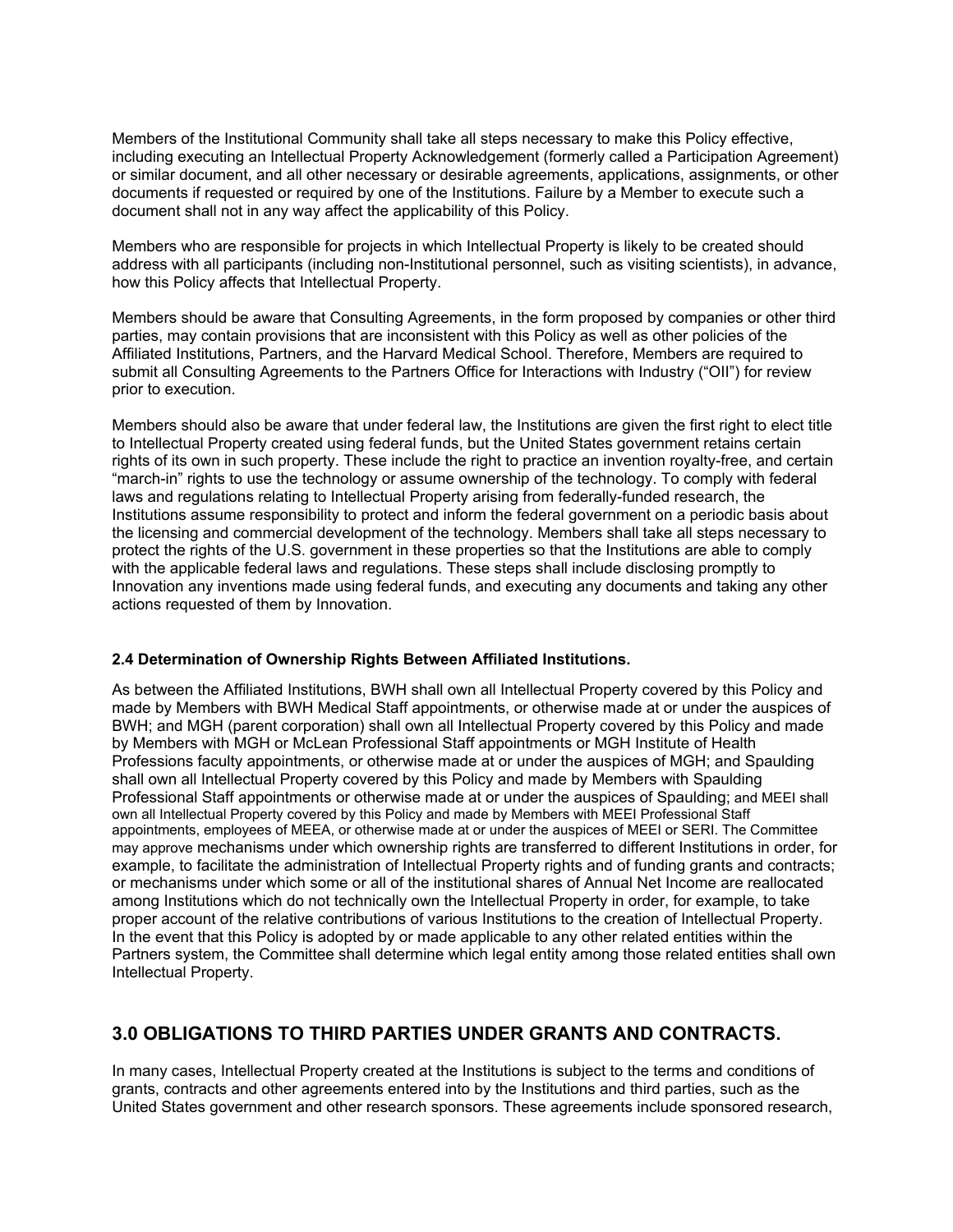clinical trial, and material transfer agreements, license agreements, federal grants and contracts, and the like.

The rights of Members under this Policy shall be subject to any applicable conditions and any rights granted to third parties under grants and agreements undertaken by the Institutions. The Institutions shall retain the right to perform their obligations with respect to Intellectual Property under all such arrangements.

# **B. INVENTIONS AND PATENTS.**

# **4.0 INVENTIONS; PROTECTION AND LICENSING.**

For purposes of this Policy, an "Invention" is any patentable invention as defined by patent law, or any other idea or its embodiment that is potentially patentable or, even if not patentable, may have charitable or commercial value. Examples of Inventions include but are not limited to new and improved devices, systems, circuits, and compounds; novel biological materials such as proteins, genes, DNA constructs, cell lines and transgenic animals; diagnostics; immunoassays; therapeutics; new uses of known articles or substances; new methods of producing or manufacturing any articles or substances; algorithms; Software; and any novel variety of plant which is or may be protected under the Plant Variety Protection Act of 1970, 7 U.S.C. §§ 2321-2582.

Inventions that are "new," "non-obvious" and "useful," criteria that are set by U.S. and foreign patent laws, may be protected under the patent laws of the United States and other countries. To obtain a patent, the Inventor – or, in some countries, the institution that owns the invention – must promptly file a patent application describing the invention in each country where patent protection is desired.

Many Inventions, including but not limited to biological materials and software, are protectable under other legal doctrines even if they are not patentable.

When Inventions have potential commercial value, or may otherwise have potential benefit to the public, the Institutions may be able to license selected companies to develop them into products and market them to others, in exchange for royalties and/or other benefits to the Institution and its Members.

As discussed in Section 6.2 below, substantial patent benefits may be lost if an Invention is discussed in a publication prior to certain patent filings being made. Accordingly, *Inventors are strongly encouraged to consult with Innovation well before publication to maximize the protection of patent benefits.*

As discussed in Section 1 above, an Institution owns, and has the right to license or otherwise manage, most Intellectual Property created by Members. Accordingly, *Members should take no action, including signing material transfer agreements or other agreements that affect Intellectual Property, unless and until such action is approved by the appropriate Institutional representative under this Policy.*

# **5.0 RIGHTS IN INVENTIONS AND PATENTS.**

### **5.1 Rights of Members.**

Inventions and patents no part of which are owned by the Institutions or a third party, as provided below, shall be owned by their Inventors. For such an Invention, the Inventor shall be free to take any actions on his or her own initiative and at his or her own expense, and to keep all royalties and other proceeds *provided that* before beginning to patent or commercialize any such Invention, use it for private gain, or otherwise make it available to the public or any third party that is reasonably likely to use it for commercial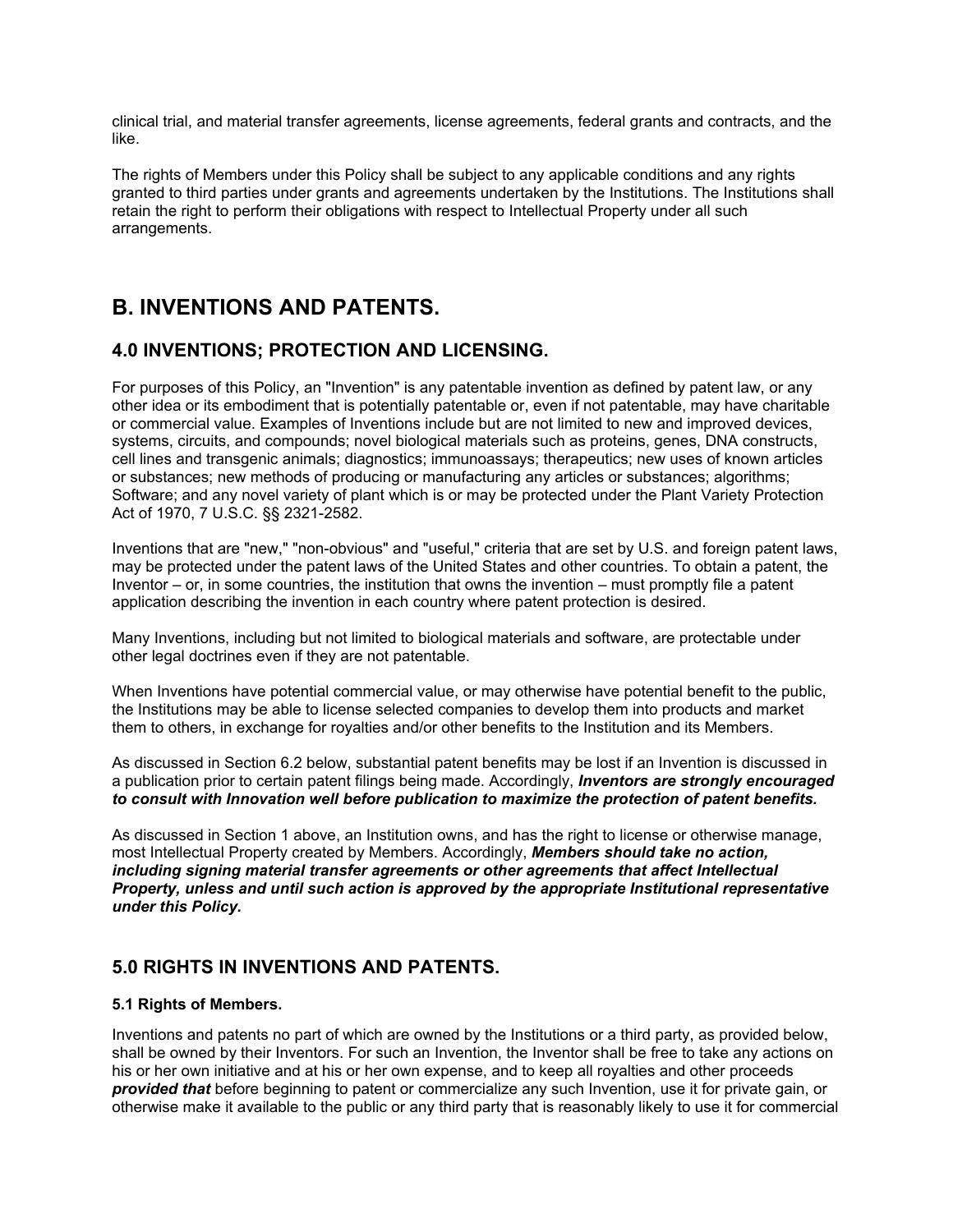purposes or broad distribution, the Member must first have met the disclosure requirements under Section 6 of this Policy and received notice from the appropriate Institution that it does not claim ownership of any part of the Invention.

### **5.2 Rights of the Institutions.**

As between the Institutions and Members, the Institutions shall own all Inventions, and patents claiming them, in the following categories:

### **5.2.1 Supported Inventions.**

"Supported Inventions" are Inventions conceived or reduced to practice by one or more Members in performing activities that either:

(i) received direct or indirect financial support from the Institutions, including Institutional salary support or funding from any outside source awarded to or administered by the Institution; or

(ii) made substantial use of any space, facilities, materials or other resources of an Institution including resources provided in-kind by outside sources (the use of office space and word processors alone shall not be considered a "substantial use" of resources for purposes of this paragraph); or

(iii) were otherwise made subject to any grant, contract or other arrangement between an Institution and a third party, such as the federal government, a foundation or corporate research sponsor.

### **5.2.2 Related Inventions.**

"Related Inventions" are Inventions conceived or reduced to practice by one or more Members that are not Supported Inventions but that arise out of or relate to the clinical, research, educational or other activities of the Inventor at an Institution.

### **5.2.2.1 Exception for Subsequently-Made Related Inventions.**

In circumstances deemed appropriate by the Partners' Chief Innovation Officer, the Institution will waive its claim to any Related Inventions[2] that are conceived or reduced to practice in the performance of future consulting services under a Consulting Agreement that conforms with the Institution's policy on Consulting Agreements, or in the future conduct of any other independent enterprise proposed in advance by a Member and approved by Innovation as appropriate for such a waiver. In instances where Partners' Chief Innovation Officer determines that granting a waiver is not appropriate, the Institution may grant more limited rights to Related Inventions.

# **6.0 DISCLOSURE OF INVENTIONS; INSTITUTIONAL ACTION.**

### **6.1 Inventions to be Disclosed.**

Members shall disclose every Invention conceived or reduced to practice by the Member, individually or jointly with others during the time when the Member has a Medical/Professional Staff or faculty appointment at the Institution or is employed by the Institution or is otherwise involved in Institutional Activities if it meets any of the following three conditions (which may overlap):

(i) the Invention is or may be patentable; and (a) is conceived or reduced to practice in performing Institutional Activities; or (b) arises out of or relates to the Member's clinical, research, educational or other Institutional Activities; or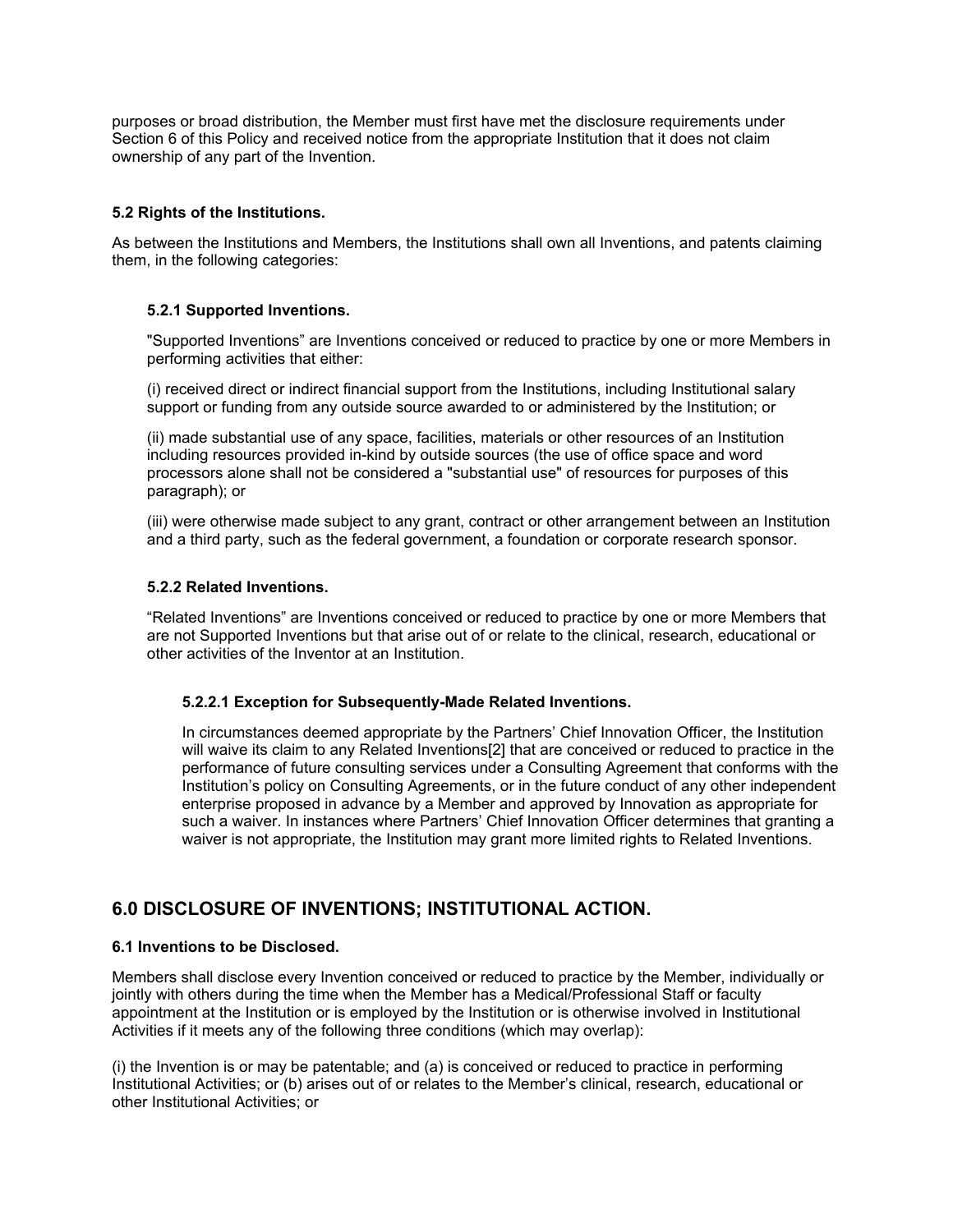(ii) the Invention, whether or not patentable, is one which: (a) the Member wishes to make or permit use of for commercial purposes, or wishes to have the Institution commercialize; (b) may have commercial or charitable value; (c) the Member otherwise wishes to make available to the public or to any third party that is reasonably likely to use it for commercial purposes or broad distribution; or (d) is subject to any grant, contract or other arrangement between the Institution and a third party; or

(iii) Innovation requests the Member to disclose the Invention.

This Policy requires disclosure of Inventions that may not be owned by an Institution or that the Inventor believes are not owned by an Institution. Among other reasons, this is necessary because Innovation is responsible for determining whether the Inventor or an Institution owns a particular Invention.

### **6.2 Method and Timing of Disclosure.**

Inventions shall be disclosed to Innovation in writing by submitting an Invention Disclosure Form.[3]

Inventors are encouraged to make disclosures to Innovation as early as possible, preferably as soon as they believe they have created an Invention, to allow Innovation maximum lead time to evaluate and, where appropriate, file patent applications, and generally to develop a patent and commercialization strategy. In any event Inventors should make disclosures to Innovation prior to publication or other public presentation, because inventions are unpatentable in most foreign countries unless a patent application has been filed before its disclosure to the public.

### **6.3 Determination of Ownership.**

After review of the Invention Disclosure Form, Innovation may determine that the Invention is not owned by an Institution or that the Institution wishes to relinquish ownership. In that case, Innovation will notify the Inventor within a reasonable time after making the determination.

### **6.4 Actions by Institution.**

If Innovation concludes that an Invention is owned by an Institution under Section 5, Innovation will consult the Inventor as deemed necessary and will determine the appropriate action to take, which may include patenting, promoting and licensing the Invention to make it available to the public.

In appropriate cases, the Institution shall provide such professional services as it deems necessary or desirable to patent the Invention. In other cases the Institution may not seek a patent on the Invention, while retaining ownership of it. Such action may be appropriate where the Invention may have value commercially, or otherwise be of potential benefit to the public, but where patentability is questionable; where filing a patent would be premature; where the invention may be protected through copyright or other non-patent means (particularly in the case of Software); where it is subject to an obligation to a research sponsor; or in other situations.

Any institutional action will be taken at the expense of the Institution, without charge to the Inventor, and will take into account the available resources and the commercial value of and market interest in the Invention.

### **6.5 Communication with Inventors.**

Open communication and collaboration between the Inventor and the Institution generally facilitates decisions on how to make the best use of an Invention. Innovation will attempt to communicate with Inventors from time to time about Inventions disclosed to it. In addition, at any time an Inventor may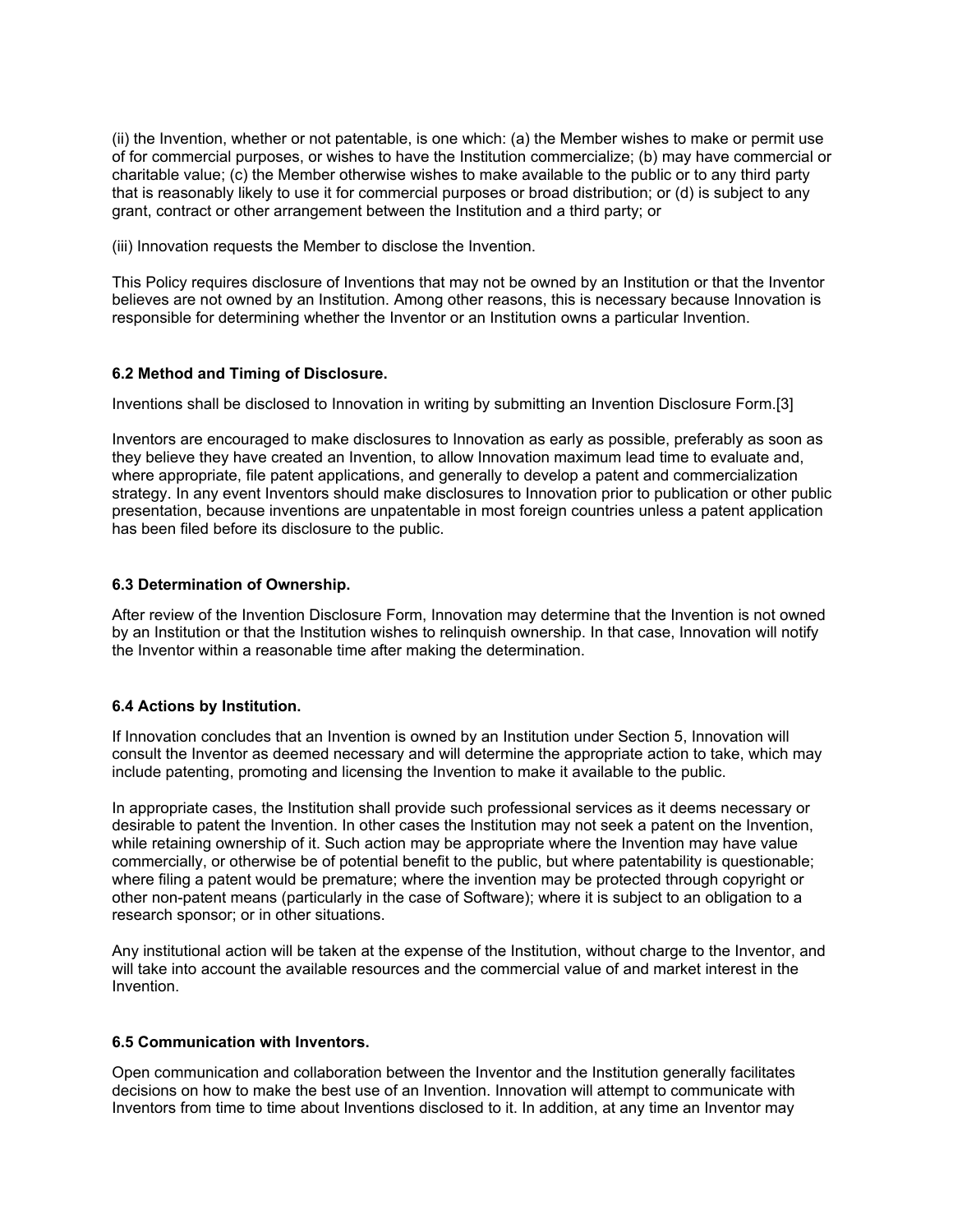request the Institution to state in writing what actions it intends to take or has taken regarding an Invention. Such requests should be made in writing to the Partners' Chief Innovation Officer. Before Innovation responds to such a request, the Inventor must have made a disclosure in accordance with the requirements of Section 6.2. and which is sufficiently complete and detailed to allow Innovation to undertake a reasoned evaluation of patentability and commercial or charitable value. Once such disclosure and written request have been made, Innovation will provide a written status report reasonably promptly, expected in most cases to be within 30 days.

Inventors are encouraged to stay in communication with Innovation about Inventions they believe are important, and to inform Innovation as early as possible of anticipated oral or written disclosures of their Inventions to avoid the loss of foreign patent rights (see Section 6.2). Innovation will make reasonable efforts to inform Inventors and their Department if it makes a decision not to seek a patent on an Invention, or if it starts to seek a patent but later terminates these efforts.

### **6.6 Relinquishment.**

An Inventor may request that the Institution relinquish its ownership of any Invention. Except where prohibited by restrictions imposed by external funding, the Institution may, but shall have no obligation to, relinquish its ownership if deemed appropriate by Partners' Chief Innovation Officer. If the Institution decides to relinquish ownership of the Invention, relinquishment will be made subject to such terms and conditions as are deemed appropriate by Innovation, which may include, but are not limited to, the following:

(i) The Institution shall retain a royalty-free non-transferable license for research, clinical and educational purposes within the Institution.

(ii) The Inventor shall be required to pay royalties to the Institution on sales of products or services covered by the relinquished Invention.

(iii) The Inventor shall fully reimburse the Institution for any expenses incurred relating to the Invention (such as patent costs or other legal expenses) from the initial revenue, if any, received by the Inventor from licensing or sale of the Invention, before the Inventor is entitled to retain any revenues him/herself.

(iv) The Inventor shall assume responsibility for any NIH or other government or foundation reporting requirements for the Invention.

(v) Appropriate restrictions or reporting obligations shall be imposed on further research or other work on the relinquished Invention by the Inventor at any Affiliated Institution.

(vi) The Inventor shall agree that any improvements in the Invention that constitute new Inventions and that are owned by the Institution under Section 5 shall be owned by the Institution.

(vii) The Inventor shall be prohibited from using the Institutional name in relation to the Invention without prior Institutional approval.

(viii) The Inventor shall be required to secure indemnity protection for the Institution as part of any commercial agreement relating to the Invention.

# **C. COPYRIGHTABLE WORKS AND OTHER INTELLECTUAL PROPERTY.**

**7.0 COPYRIGHT AND COPYRIGHTABLE WORKS; PROTECTION AND LICENSING.**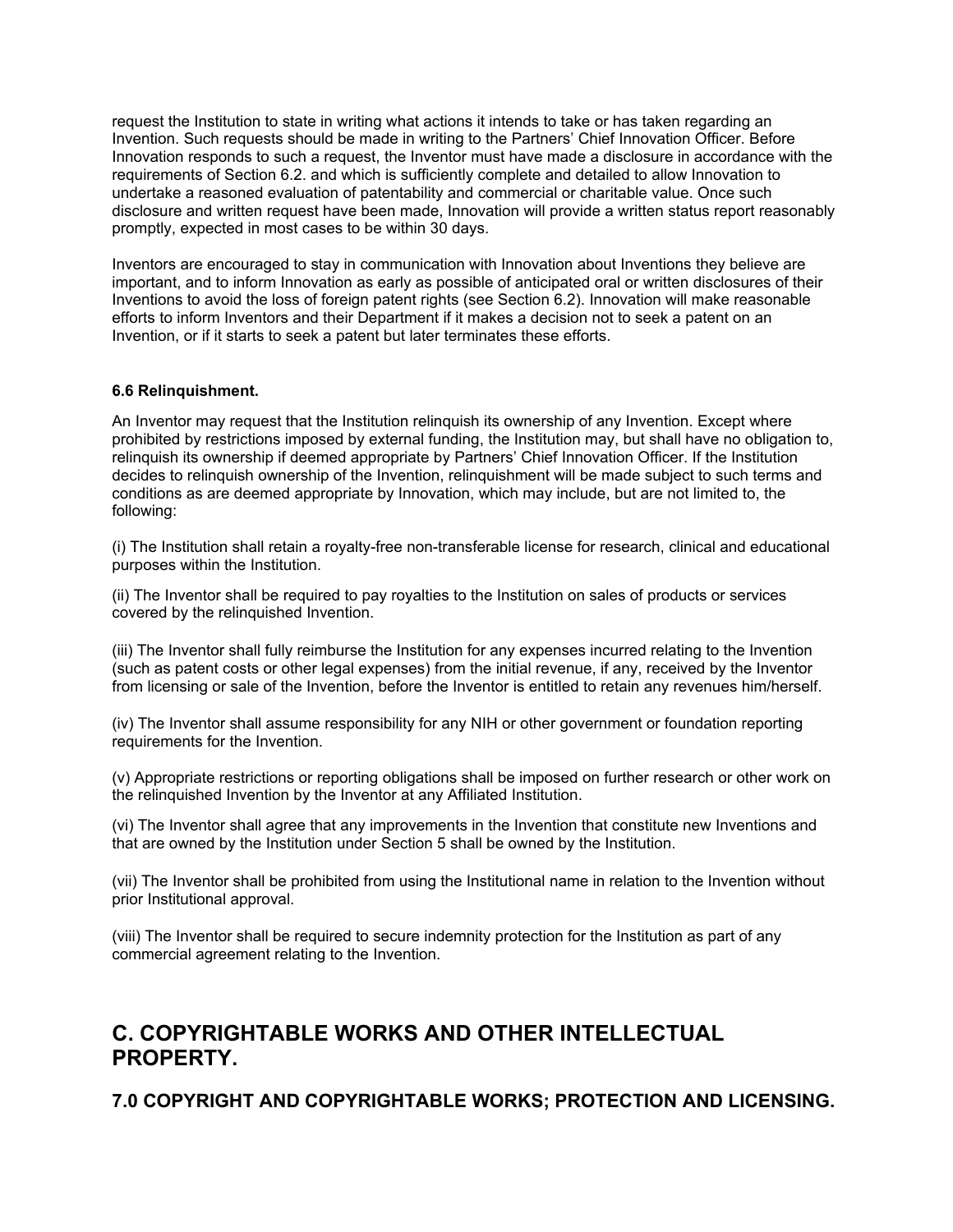Copyright consists of a variety of rights in original works of authorship, as protected under the copyright laws of the United States and other nations. Copyright does not protect ideas, but rather the particular form (referred to here as a "Work") in which those ideas are expressed. The rights protected by copyright include the right to reproduce the Work, to prepare derivative works based on the original Work, to distribute copies to the public, and to perform or display the Work publicly.

Under current law, the Author's copyright exists from the moment a Work is fixed in a tangible medium of expression. It is not necessary to register a copyrighted Work with the U.S. Copyright Office, although certain advantages can be obtained by such registration.

When Works have potential commercial value or may otherwise have potential benefit to the public, the Institutions may be able to license them to third parties that may develop and market them in products or services, in exchange for royalties or other benefits to the Institution and its Members.

# **8.0 OWNERSHIP OF COPYRIGHT.**

### **8.1 Rights of Members.**

### **8.1.1 Ownership.**

Members shall own the copyright in Academic Works and any Works they create that do not constitute Supported Works, Works Made for Hire, or Related Software as defined in Section 8.2 below. Members will own all Works they create of an artistic nature, such as music, graphic art, poetry, fiction or popular nonfiction, except in instances where those Works comprise Supported Works, Works Made for Hire, or Related Software.

### **8.1.2 Pre-Existing or Joint Works.**

Members are cautioned that if components of their Works are prepared by others, under copyright law those components may be preexisting Works subject to the copyright ownership of others, or the joint effort to create the Work may render all contributors joint Authors of the entire Work.

### **8.1.3 Member-Owned Works.**

With respect to any Work no part of which is owned by an Institution, the individual Author shall generally be free under this Policy to take any action at his or her own initiative and expense, and to keep all royalties and other proceeds, provided that the Author must first have met any applicable disclosure and other requirements of this Policy.

### **8.1.4 Academic Works.**

The ownership of Academic Works shall remain with (or shall be returned, if necessary, to) their Authors, in deference to traditional academic freedoms. This Academic Work concept is intended to recognize and facilitate the traditional academic freedoms of faculty Members and Members who have Hospital Medical/Professional Staff appointments, and of student Members, to publish and disseminate their scholarly works.

The Institutions shall have the right to retain a royalty-free license to use Academic Works for Institutional purposes.

"Academic Works" shall mean Works of an academic or scholarly nature that are:

(i) authored by Hospital Medical/Professional Staff appointees, faculty, or student Members, in the course of customary clinical, research, and educational activities;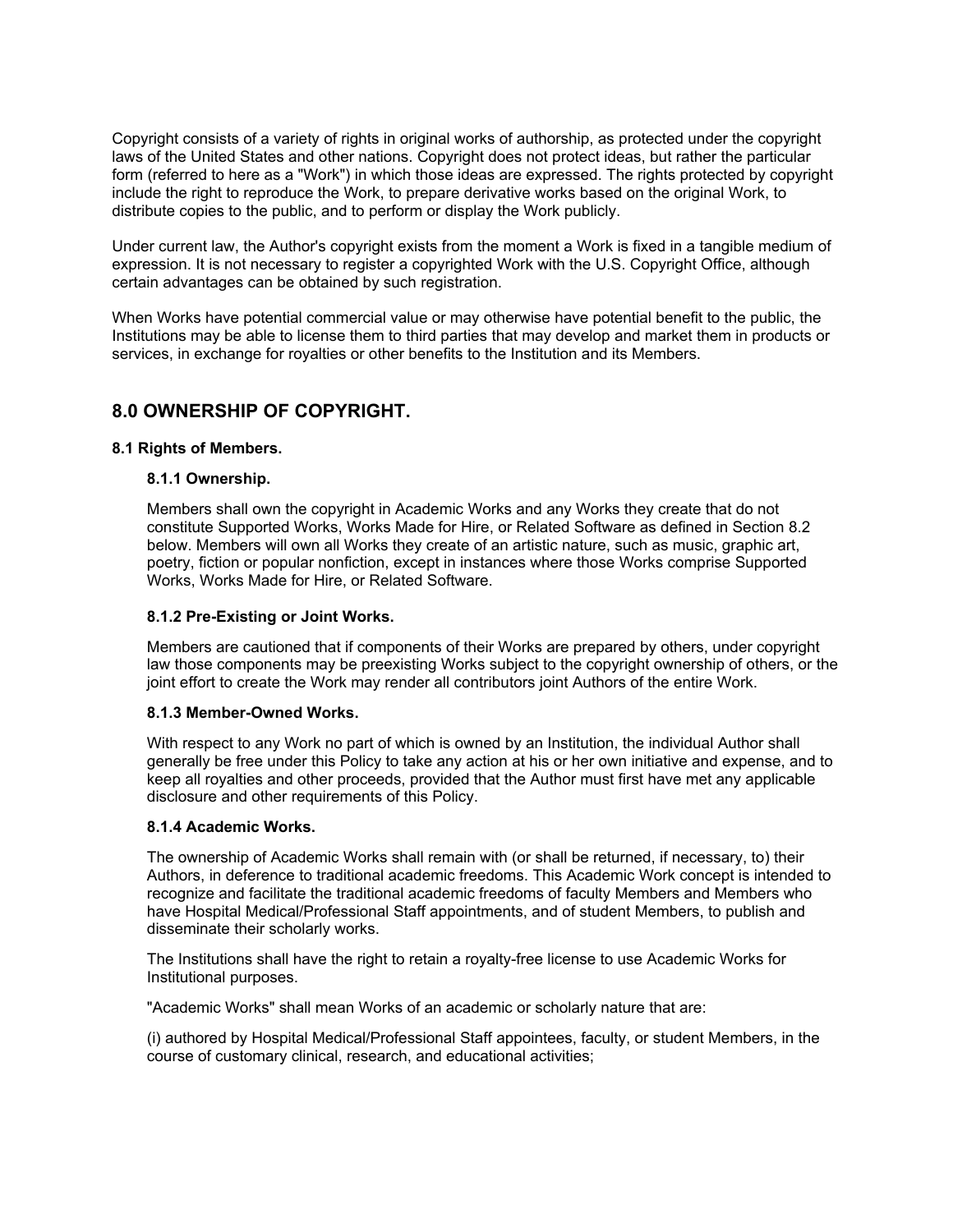(ii) prepared at the Author's own initiative and not at the request or under the auspices of an Institution, not for Institutional purposes, and that do not make substantial use of Institutional resources; and

(iii) are not owned by or obligated to a third party through any Institutional arrangement.

It is not possible to formulate an all-inclusive definition of Academic Works that can be applied mechanically to every imaginable Work; however, these shall ordinarily include Works such as traditional textbooks, course and curriculum materials (which does not include Courseware), and articles published in scientific journals. The term Academic Work is not generally intended to cover Software, databases, Courseware, although individual situations involving such Works may be reviewed on a case-by-case basis by Innovation, and may be determined to constitute Academic Works. The Author's mere receipt of salary support, or use of office space or computers for word processing provided by an Institution, shall not be considered "substantial use of Institutional resources" for the purpose of determining whether a Work meets the criteria for an Academic Work. In addition, a Work that describes research or other activities that did make substantial use of Institutional resources shall not be disqualified from being treated as an Academic Work as long as the creation of the Work itself, as opposed to the underlying research or other activity, did not make substantial use of additional Institutional resources.

Innovation in its discretion shall have the authority to clarify and modify the definition of Academic Works and develop guidelines for its interpretation from time to time. New developments in academic publishing, among other factors, can be taken into account through this process.

If uncertain, Members should request a review by Innovation at any time to determine if a particular Work should be considered an Academic Work.

### **8.2 Rights of the Institutions.**

As between the Institutions and Members, except for Works that are Academic Works (see Section 8.1.4. above) the Institutions shall own all Copyrightable Works created by its Members in any of the following categories, and all rights in the copyright of such Works:

### **8.2.1 Supported Works.**

"Supported Works" shall mean Copyrightable Works that are created by one or more Members in performing activities that:

(i) received any direct or indirect financial support from an Institution, including Institutional salary support or funding from any outside source awarded to or administered by an Institution;

(ii) made substantial use of any space, facilities, materials or other resources of an Institution, including resources provided in-kind by outside parties (the use of office space and word processors alone shall not be considered a "substantial use" of resources for purposes of this paragraph); or

(iii) were otherwise subject to any grant, contract or other arrangement between an Institution and a third party, such as the federal government, a foundation or corporate research sponsor.

### **8.2.2 Works Made for Hire.**

"Works Made for Hire" shall mean any Works that are created in the scope of a non-Medical/Professional Staff or faculty Member's employment or affiliation with an Institution; or created by a Medical/Professional Staff or faculty Member at the request of an Institution or as part of an Institutional undertaking; or that otherwise constitutes a "Work Made for Hire" under the copyright laws of the United States. By way of example, these Works may include training, educational or policy materials, articles written for the news office, patient handbooks or Software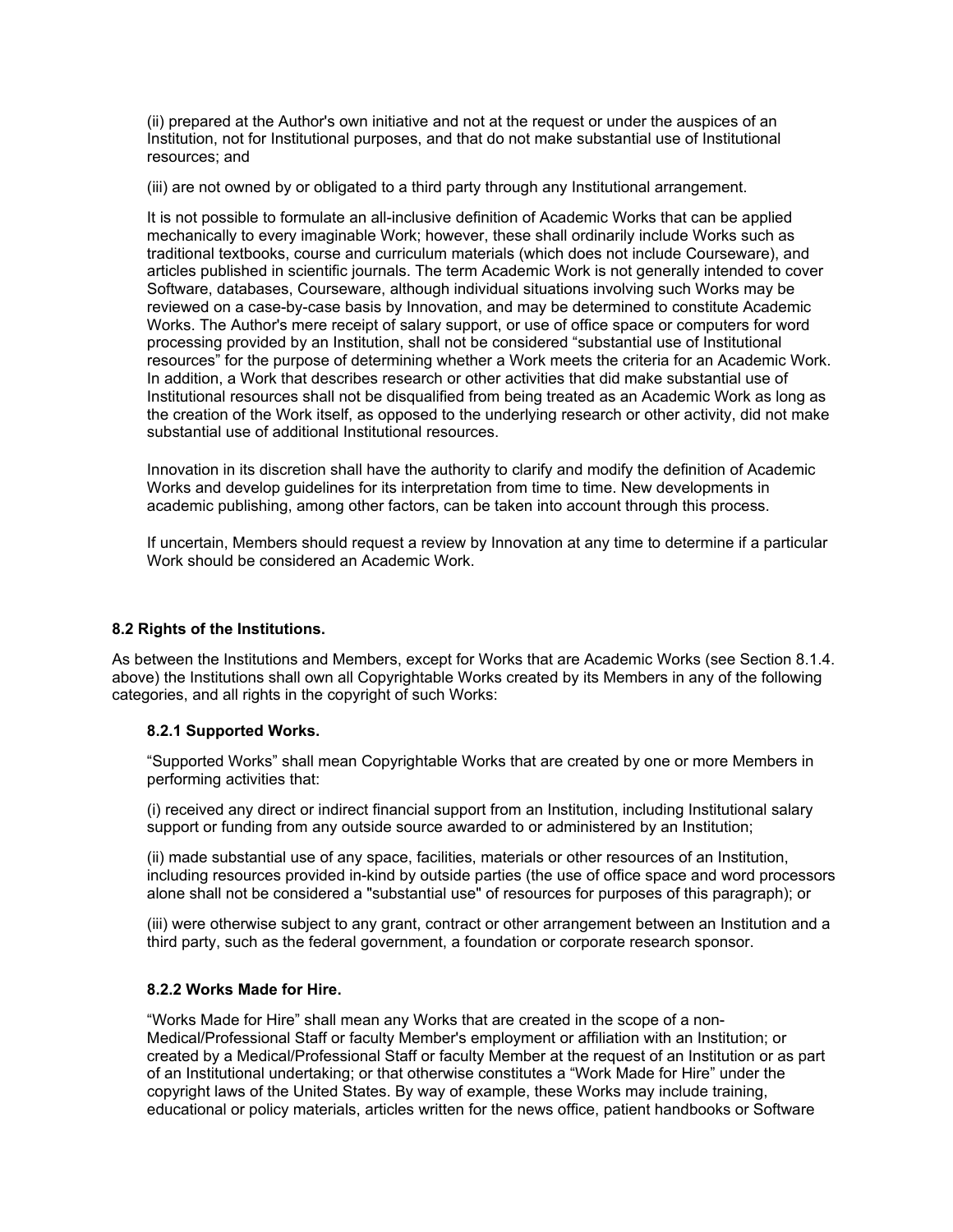created by professional, administrative or other staff at the request of an Institution or as part of an Institutional undertaking, or Software created by individuals who are employed by an Institution as programmers.

Some Supported Works may also constitute Works Made for Hire.

### **8.2.3 Related Software.**

"Related Software" shall mean Software created by a Member that is not a Supported Work or a Work Made for Hire but that arises out of or relates to the clinical, research, educational or other activities of the Creator at an Institution.

### **8.2.3.1 Exception for Subsequently Made Related Software.**

In circumstances deemed appropriate by Partners' Chief Innovation Officer, the Institution will waive its claim to any Related Software that is created in the performance of future consulting services under a Consulting Agreement that conforms with the Institution's Policy on Consulting Agreements, or in the future conduct of any other independent enterprise proposed in advance by a Member and approved by Partners' Chief Innovation Officer as appropriate for such a waiver. In instances where Partners' Chief Innovation Officer determines that granting a waiver is not appropriate, the Institution may grant more limited rights to Related Software.

### **8.3 Manner of Institutional Ownership.**

To the extent that any of the foregoing Works (including some Supported Works) constitute a "Work Made for Hire" under this Policy or the copyright laws of the United States, the Institution shall own the Work in the first instance as the Author. To the extent that any of the foregoing Works do not constitute a "Work Made for Hire," the Institution shall own the Work by assignment from the individual Creator.

### **9.0 WORKS OF NON-MEMBERS COMMISSIONED BY AN INSTITUTION.**

Members wishing to commission non-Members to prepare Software, Video Materials and other Works for institutional purposes should seek advice from the Office of the General Counsel in advance, as a written agreement usually will be needed in order to secure the Institution's rights.

## **10.0 DISTRIBUTION OF COPYRIGHTABLE WORKS THAT ARE OWNED BY AN INSTITUTION.**

It is the intent of the Institutions to encourage the exchange of Software, Video Materials and other Copyrightable Works with colleagues for the purpose of advancing research. At the same time, the Institutions aim to protect their rights in such Works, to promote their development for public use as appropriate, and, in the case of certain Software and other Works that have clinical applications, to prevent unsafe and unlawful uses of the Works.

Copyrightable Works owned by an Institution – including Software and Video as well as literary and other Works – shall be published, licensed to third parties or otherwise distributed for commercial purposes only through Innovation. Distribution of such Works for noncommercial purposes shall be subject to any guidelines established by Partners' Chief Innovation Officer. Such guidelines may be modified at Innovation's discretion from time to time, either at the request of a Member and his or her service or department chief to Innovation, or otherwise.

# **11.0 DISCLOSURE OF COPYRIGHTABLE WORKS; INSTITUTIONAL ACTION.**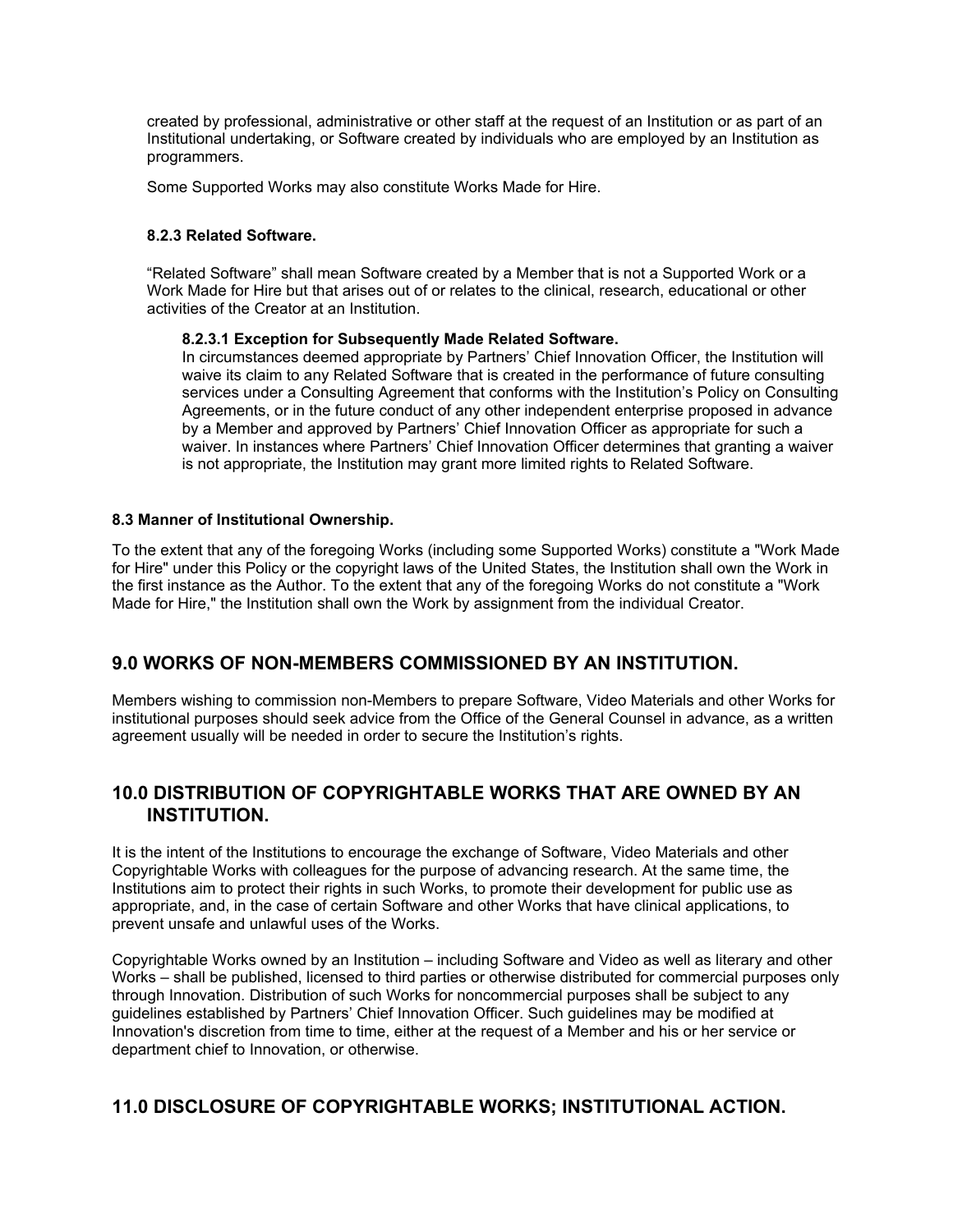### **11.1 Works to be Disclosed.**

Members shall disclose Software, Video Material and other Copyrightable Works created by the Member, individually or jointly with others during the time when the Member has a Medical/Professional Staff or faculty appointment at the Institution or is employed by the Institution or is otherwise involved in Institutional Activities, if it meets any of the following conditions (which may overlap):

(i) the Member wishes to make or permit use of the Work for commercial purposes or wishes to have the Institution commercialize it; or

(ii) it may have commercial or charitable value; or

(iii) the Member otherwise wishes to make the Work available to the public or any third party that is reasonably likely to use it for commercial purposes or broad distribution; or

(iv) the Work is subject to any grant, contract or other arrangement between the Institution and a third party; or

(v) Innovation otherwise requests the Member to disclose the Work.

In the event that Software is patentable, it shall be disclosed in accordance with Section 6 above.

This disclosure obligation applies even to some Copyrightable Works that may not be owned by the Institution or that the Author believes are not owned by the Institution. Among other reasons, this is necessary because Innovation is responsible for determining whether the Author or an Institution owns a particular Copyrightable Work.

Members are free to publish Academic Works without prior disclosure to Innovation, although if there is any reasonable question whether a given Copyrightable Work constitutes an Academic Work the Member shall discuss it with Partners' Chief Innovation Officer prior to publication.

### **11.2 Method of Disclosure.**

Copyrightable Works may be disclosed to Innovation in writing by submitting an Invention Disclosure Form.[4]

### **11.3 Determination of Ownership.**

After review of the Copyright Disclosure Form, Innovation may determine that the Work is not owned by an Institution. In that case, Innovation will notify the Member who disclosed it within a reasonable time after making the determination.

### **11.4 Use, Licensing and Protection of Institutionally Owned Works.**

An Institution may choose to use Copyrightable Works owned by it for internal purposes only. If, however, it appears that a Work owned by an Institution should be commercialized or otherwise made available to the public or a third party for commercial purposes or broad distribution, Innovation will consult with the Member who disclosed the Work as deemed necessary, and will determine the appropriate action, which may include promoting and licensing the Work to make it available to the public. The Institution shall provide such professional services as it deems necessary or desirable to protect the copyright and other proprietary rights in the Work, which may be limited to reliance on unregistered copyright protection.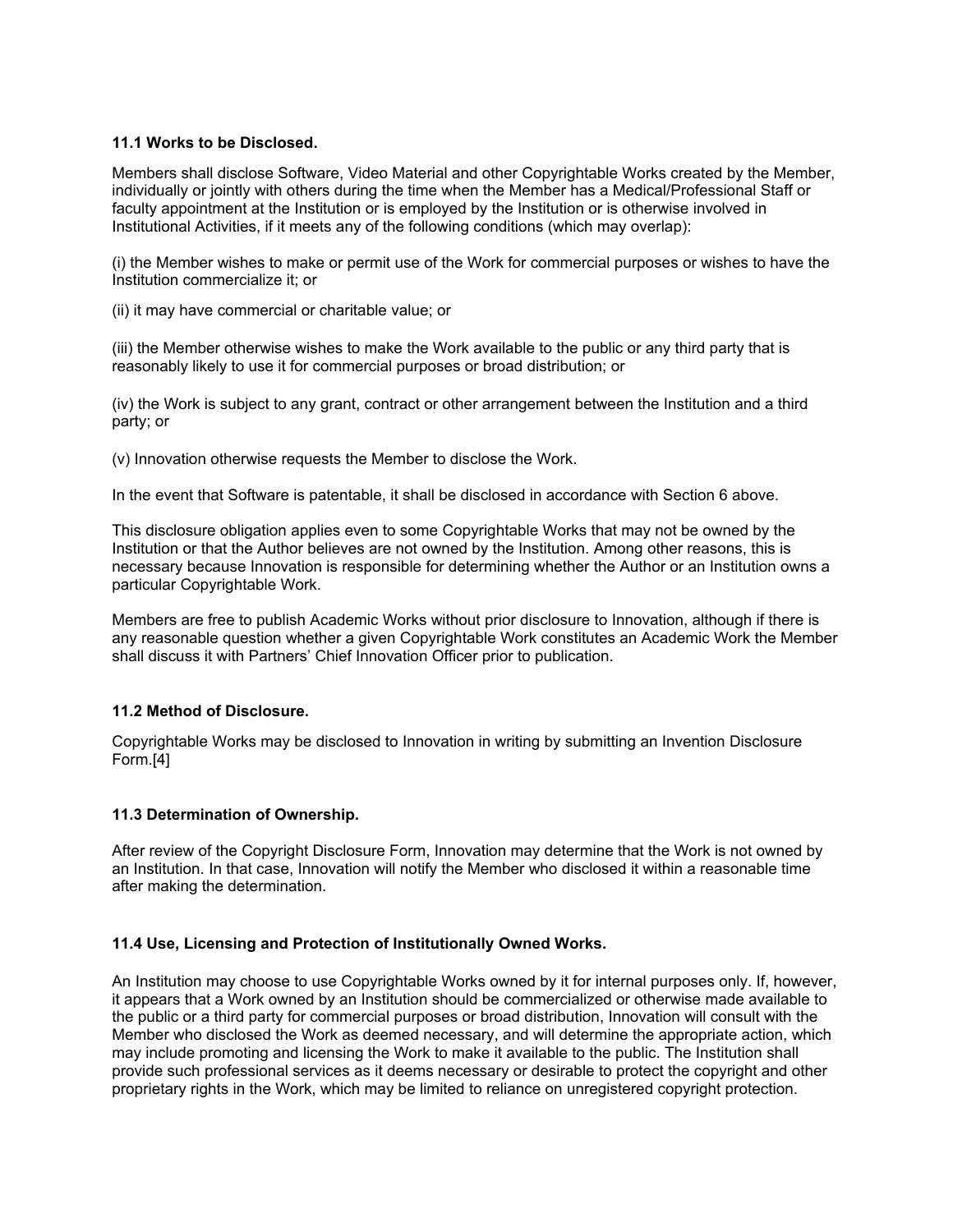Any action by an Institution will be taken at the expense of the Institution, without charge to the Creator, and will take into account the available resources and the commercial value of and market interest in the Work.

### **11.5 Communication with Authors.**

Open communication and collaboration between the Author and the Institution generally facilitates decisions on how to make the best use of a Copyrightable Work. Innovation will attempt to communicate informally with Members from time to time about Works they have disclosed to it. Members are also encouraged to stay in communication with Innovation about Copyrightable Works they believe are important. In addition, at any time a Member may request the Institution to state in writing what actions it intends to take or has taken regarding a Work he or she has disclosed. Such requests should be made in writing to Partners' Chief Innovation Officer. Before Innovation responds to such a request, the Member must have made a disclosure sufficient for Innovation to make a reasoned evaluation of the Work's value for internal institutional use and for commercial and charitable purposes. Once such disclosure and written request have been made, Innovation will provide a written status report reasonably promptly, expected in most cases to be within 30 days.

### **11.6 Relinquishment.**

An Author may request that the Institution relinquish its ownership of any Work. Except where prohibited by restrictions imposed by external funding, the Institution may, but shall have no obligation to, relinquish its ownership as deemed appropriate by Partners' Chief Innovation Officer. If the Institution decides to relinquish ownership of the Work, it may impose such terms and conditions as it deems appropriate in its discretion, including those comparable to the terms and conditions described in Section 6.6.

### **11.7 Treatment of Software as an Invention.**

Software is generally protectable by law as a Copyrightable Work but it may also constitute or embody an Invention. If an Invention is owned by an Institution, any Software embodying that Invention will also be owned by the Institution. In the event a Member believes that Software he or she has created is or may be patentable, the Member shall so notify Innovation in the manner set forth in Section B of this Policy.

# **12.0 PRIVACY AND RELATED RIGHTS OF OTHERS.**

Creators of Copyrightable Works must seek appropriate permissions before making any use of the name, likeness or other identifying information of a Member, patient or any other individual. Such use may be subject to the individual's rights of privacy or publicity and other legal restrictions unrelated to Intellectual Property. In the case of patients, both the law and Hospital policy require obtaining prior consent in writing.

# **13.0 GUIDELINES FOR PUBLICATION.**

Creators of Copyrightable Works owned by an Institution should observe the following guidelines:

### **13.1 Copyright Notice.**

Notice of copyrights should be provided by including in any Software or other Work the copyright logo ("©") and/or the word "Copyright," the year of first publication and any subsequent revisions, and the name of the copyright owner (for example, "© 2018 The Brigham and Women's Hospital, Inc.").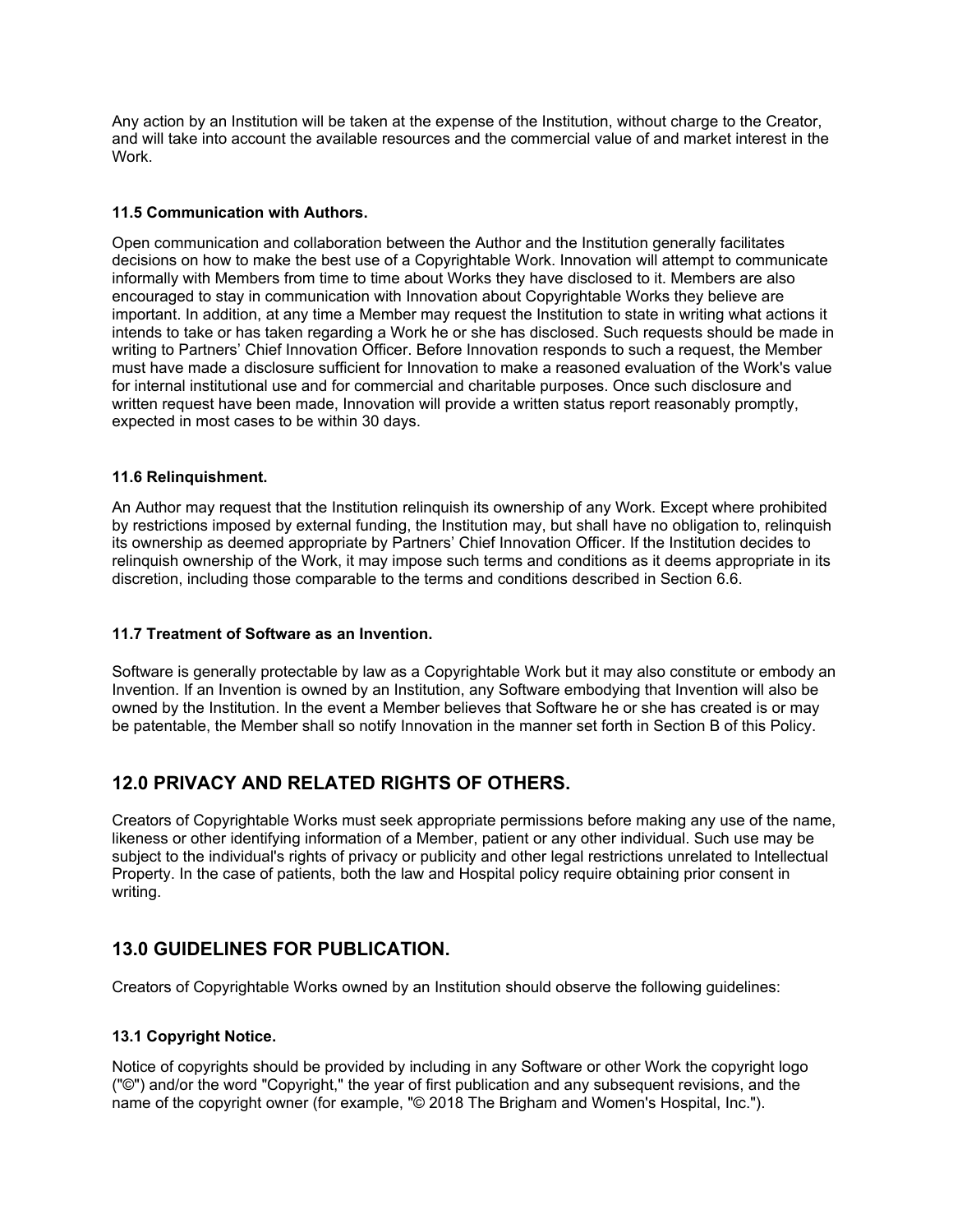For Copyright purposes, "Publication" means distributing copies of the Work to the public, including offering to distribute it to a group for further distribution. Members are encouraged to consult with Innovation for more information on the appropriate copyright notice for a Work and copyright protection in general.

### **13.2 Copyrights of Others.**

The rights of other copyright owners, including third parties whose written materials and Software are used at or by an Institution, should be observed. Members are encouraged to seek advice from Innovation if in doubt as to their rights to use or copy third party materials.

## **14.0 INSTITUTIONAL NAMES AND TRADEMARKS.**

Members shall obtain approval from the appropriate Institutional public affairs officer before seeking Publication of any Copyrightable Work, whether or not owned by an Institution, that prominently displays the name of an Affiliated Institution or any other name or logo used to identify an Affiliated Institution, or that uses such a name or logo in any advertising, promotional or sales material in any medium. It is generally acceptable (and therefore generally requires no approval) for a Member to use the name of an Institution in an Academic Work solely to identify the Author's association with an Institution in a factually accurate way. However, even such limited use may, in some circumstances, imply an inappropriate institutional endorsement of or other institutional involvement in the Work, and therefore shall be subject to restrictions imposed by the Institution through Innovation, the Office of General Counsel, and/or the appropriate Institutional public affairs office.

No name or logo of an Affiliated Institution, or other identifying symbol, may be used as a Trademark, or to imply any endorsement, without the Institution's prior written permission.

Trademarks shall be owned by an Institution if they are created by Members in the course of their employment or affiliation with an Institution, if they are used to identify any product or service originating with or associated with an Institution, or pertain to significant Institutional activities.

# **15.0 TRADE SECRETS.**

While the Institutions are willing to keep confidential information that is disclosed to them by third parties (such as company confidential information), as academic medical centers the Hospitals are dedicated to open disclosure and discussion of information, and attempt to keep secret very little information that is generated internally at the Hospitals; the other Institutions are similarly committed to open information exchange. However, the Hospitals and other Institutions do attempt to keep confidential some internal information such as patient data, some business information, and some Software. To the extent any such confidential information relating to an activity conducted at or supported by an Institution constitutes a Trade Secret, the Trade Secret shall be owned by the Institution. If requested by an Institution, Members shall take appropriate steps to keep such Trade Secrets confidential.

# **D. TANGIBLE RESEARCH PROPERTY.**

### **16.0 DEFINITION, OWNERSHIP, DISCLOSURE AND DISTRIBUTION OF TANGIBLE RESEARCH PROPERTY ("TRP").**

**16.1 Definition of TRP.**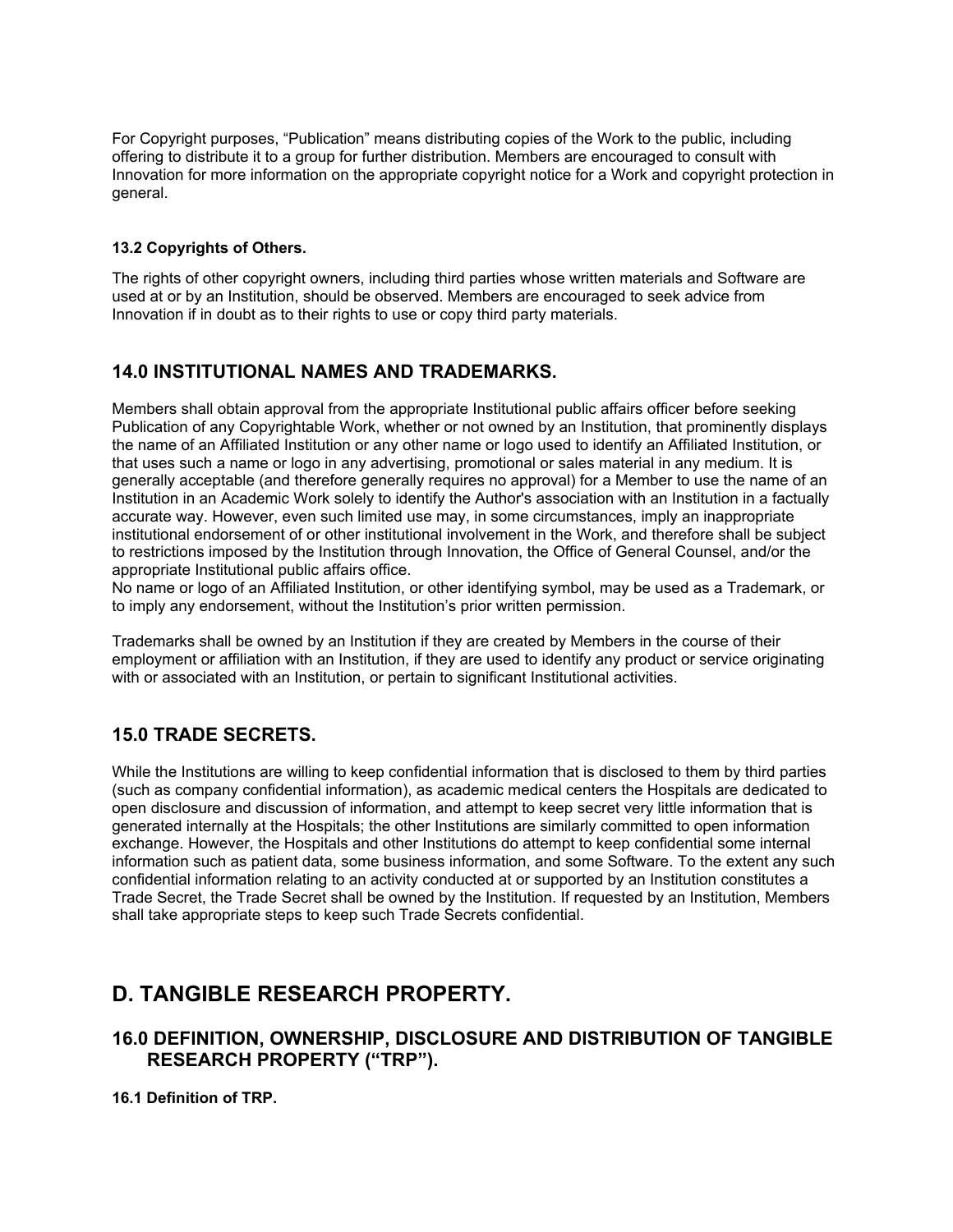TRP refers to those research results which are in a tangible form, as distinct from intangible (or intellectual) property. TRP also includes human tissue and other bodily samples which may be obtained in the course of research activities, or in the course of non-research activities (such as surgery or biopsy) but which are of interest to researchers. TRP often has intangible Intellectual Property rights associated with it, for example, biological molecules which are patented. TRP may, where appropriate, be distributed without securing Intellectual Property protection by using some form of contractual agreement, including commercial licensing, and all TRP, even that which has been commercially licensed, may be and often is simultaneously distributed solely for research purposes either under simple letters of understanding or more formal licenses, all negotiated through Innovation.

### **16.2 Ownership of TRP**

An Institution shall own TRP as follows:

(i) All TRP that has intangible Intellectual Property rights associated with it (for example, patentable TRP such as novel genes) shall be governed by the other Intellectual Property provisions of this Policy.

(ii) All TRP that has no intangible Intellectual Property rights associated with it (for example, unpatentable biological materials) will, analogously to unpatentable Inventions hereunder, be owned by an Institution if such TRP is developed or created by a Member, solely or jointly, in performing Institutional Activities, or during the time that an individual is a Member and which arises out of or relates to the Member's clinical, research, educational or other activities at the Institution.

It is recognized that patients and human subjects may have ownership interests in their tissues and other bodily samples, and this Policy does not transfer nor seek to transfer to any Institution ownership of such samples. Rather, this Policy addresses ownership of body samples only as between the Institution and Members of the Institutional Communities. Issues pertaining to ownership interests of patients/human subjects in their tissues or other bodily samples are beyond the scope of this Policy and are addressed in other institutional policies and documents (such as informed consent documents).

### **16.3 Disclosure of TRP.**

TRP shall be disclosed to an Institution as follows:

(i) All TRP that is copyrightable or that is or may be patentable shall be disclosed in accordance with the provisions of this Policy governing disclosure of Copyrightable Works (see Section 11) and patentable Inventions (see Section 6).

(ii) All TRP that is both unpatentable and uncopyrighted shall be disclosed if such TRP is developed or created by a Member, solely or jointly, during the time that an individual is a Member if: (a) the Member wishes to make or permit use of such TRP for commercial purposes or wishes to have the Institution commercialize the TRP; or (b) the TRP may have commercial or charitable value; or (c) the Member otherwise wishes to make it available to the public or any third party that is reasonably likely to use it for commercial purposes or broad distribution; or (d) the disclosure of the TRP is required by any grant, contract, or other arrangement between the Institution and a third party or by any applicable policy, law or regulation; or (e) the Member is otherwise requested by Innovation to disclose the TRP to the Institution.

### **16.4 Distribution of TRP.**

In keeping with the traditions of academic science and its basic objectives, it is the policy of the Institutions that results of scientific research are to be promptly and openly made available to others. This policy applies equally to research results that have tangible form. However, it is recognized that the traditional modes of dissemination through scholarly exchange and publication are not fully effective for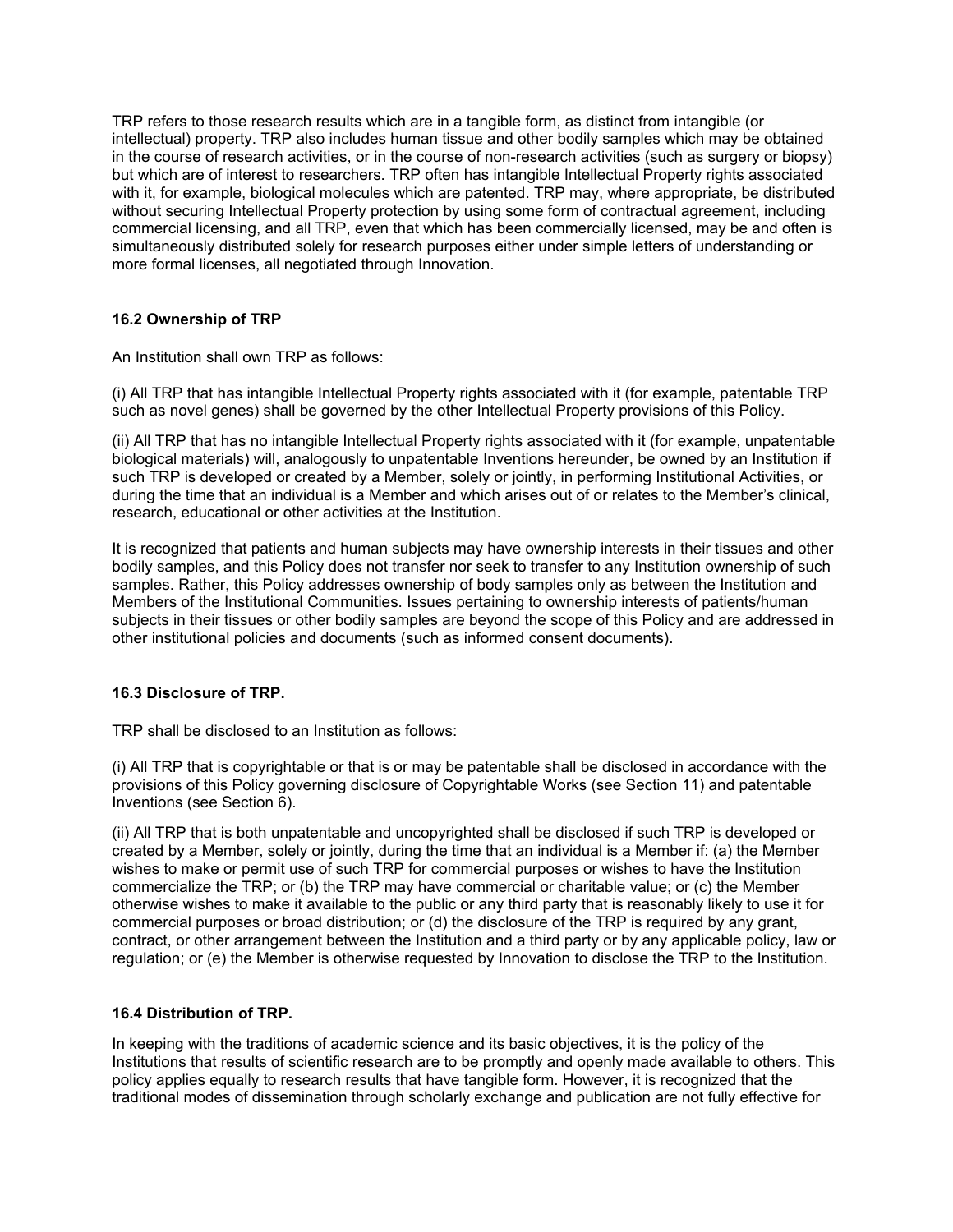most TRP. Furthermore, the dissemination of TRP raises other issues such as: the safety of the TRP; the need sometimes for TRP to be more fully characterized or developed prior to distribution; for human tissue and other bodily samples, the need for appropriate consent and compliance with applicable policy regarding transfer of human samples; and the need to ensure that dissemination of TRP is consistent with applicable policies, laws and regulations as well as contractual obligations to third parties. Therefore, all TRP which constitutes human tissue or other bodily samples, or which raises safety concerns, or the distribution of which may be subject to contract, policy, law or regulation (such as export control laws, or laws pertaining to special agents) must be disclosed in accordance with Section 16.3 above, must be subject to an agreement that is reviewed, negotiated and approved by Innovation, and which contains the provisions and restrictions deemed appropriate by Innovation for the particular distribution. Members shall not sign any agreement to distribute or receive TRP without Innovation approval.

# **E. INCOME FROM INTELLECTUAL PROPERTY AND TANGIBLE RESEARCH PROPERTY.**

# **17.0 DISTRIBUTION OF INTELLECTUAL PROPERTY INCOME.**

### **17.1 Income from Inventions.**

Annual Net Income from the licensing or other disposition of patent rights in Inventions shall belong to the Institutions and shall be allocated in accordance with Table II, Table III, Table IV, or Table V as applicable (Tables appear at the end of this Policy). The Inventors (as defined by this Policy and U.S. patent law) shall receive the "Creator's share."

Section 17.7 addresses how Annual Net Income shall be allocated in situations where more than one Service/Department from one Institution, or more than one Lab/Unit from one Institution, or more than one Inventor/Creator is involved in creating an Invention or other Intellectual Property. Section 17.10.5. addresses how Annual Net Income shall be allocated when infrastructure support for the creation of a given item of Intellectual Property comes from more than one Institution and/or from Partners.

### **17.2 Income from Copyrightable Works.**

Annual Net Income from the licensing or other disposition of Copyrightable Works shall belong to the Institutions and shall be allocated in accordance with Table II, Table III, Table IV, or Table V as applicable (tables appear at the end of this Policy) and, with respect to the Creator's share, in accordance with Section 17.3.

### **17.3 Creator's Share of Copyright Income.**

### **17.3.1 General Principles.**

The general principle of this Policy is that, except as described in Section 17.3.2. below, the Creator's share of Annual Net Income attributable to a Copyrightable Work shall be distributed to the individuals responsible for the creative component of a Copyrightable Work. However, since copyright law does not protect abstract creativity, an individual may make significant creative contributions to a Copyrightable Work and not be considered the "copyright author" under copyright law. Therefore, this Policy does not presume that "authorship" under copyright law is the best measure of creative contribution, and seeks alternative ways to determine relevant creative input. Accordingly, individuals making significant creative contributions to Copyrightable Works shall be considered Creators and may receive a share of Annual Net Income attributable to those Works, as described further below.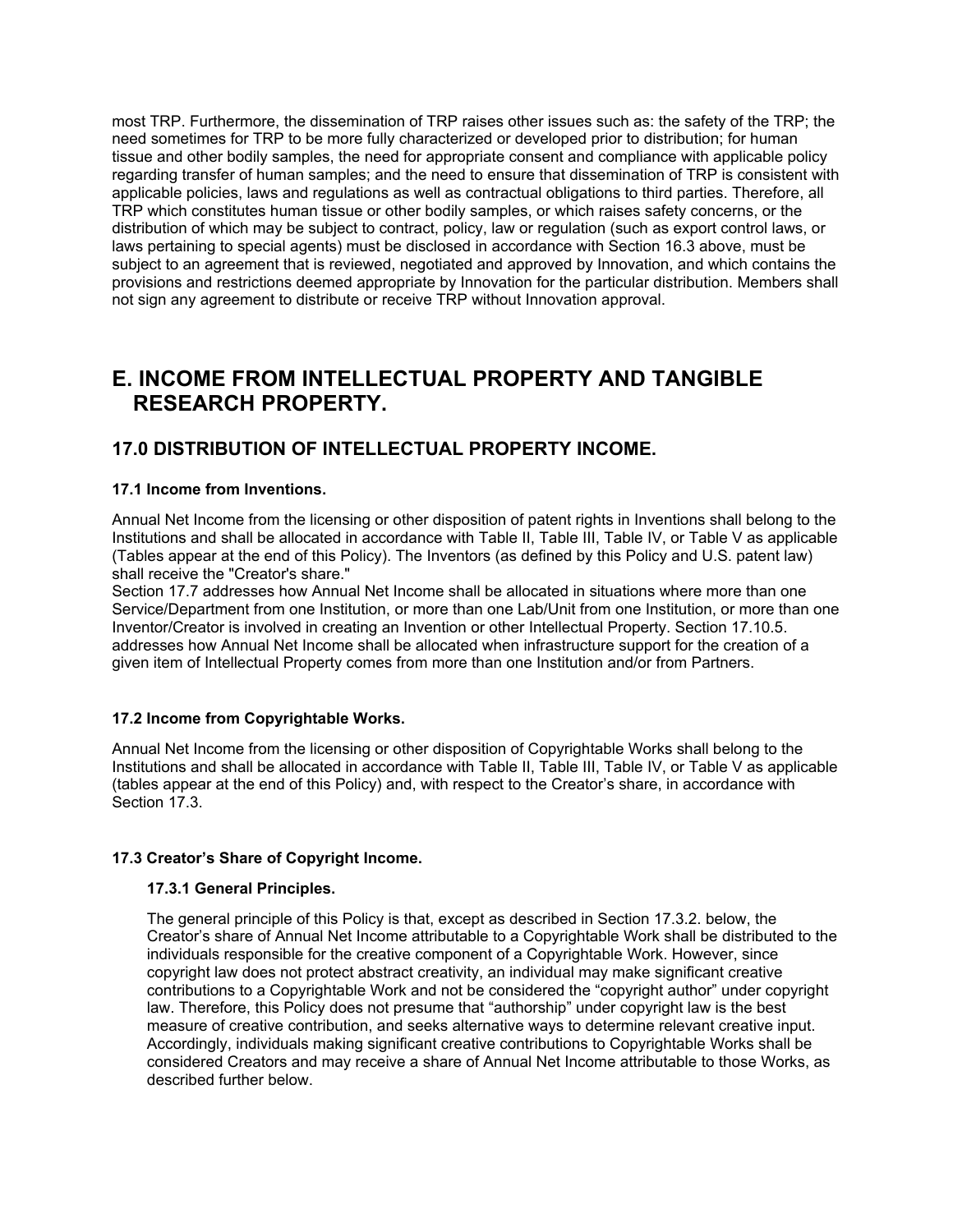### **17.3.2 Exception for Works Made for Hire.**

Members whose contributions to Copyrightable Works are Works Made for Hire, or who otherwise contribute to a Copyrightable Work as part of the work they undertake within the scope of their employment, are not entitled to any portion of the Creator's Share of Annual Net Income attributable to a Copyrightable Work unless and until they are given such entitlements pursuant to Section 17.3.3., below.

#### **17.3.3 Methods for Determining Distribution of Creator's Share of Copyrightable Works.**

The Creator's share may be distributed in one of two ways:

#### **17.3.3.1 Laboratory/Unit Policies.**

It is recognized that the creation of Copyrightable Works often involves group efforts that may be facilitated by royalty-sharing arrangements that differ from the model traditionally followed with respect to Inventions. Laboratories and Units are encouraged to adopt alternative written policies governing the distribution of the Creator's share of copyright Income generated by them. These policies shall be formulated and adopted in accordance with the following guidelines:

(i) Policies shall seek to achieve a reasonable outcome, shall take into account the feasibility of identifying all individuals to whom they afford a share, and shall be consistent with any applicable requirements of funding agencies.

(ii) Current Members of the Medical/Professional Staff or faculty in the Lab/Unit, and such other Members as the Lab/Unit Chief deems it reasonable to consult, shall have the opportunity to express their views regarding such policies while they are being formulated. The Chief shall attempt to achieve consensus.

(iii) The reasonableness of Lab/Unit policies, and the procedures followed in adopting them, shall be reviewed and approved by the relevant service or department chief and Partners' Chief Innovation Officer before taking effect.

(iv) An approved policy shall apply to all Members of the Lab/Unit. The Lab/Unit shall give notice of its policy to Members who join after approval of the policy, and shall obtain from them a written acknowledgment that they are aware of the policy.

(v) Members responsible for formulating policies are invited to consult in advance with Innovation regarding examples of acceptable policies and requirements of funding agencies.

### **17.3.3.2 Case by Case Determination.**

When there is no approved Lab/Unit policy applicable to a particular Income stream, the principal investigator (in the case of Works produced under a grant or other sponsored research) or Lab/Unit Chief (in other cases) shall consult the Member(s) primarily responsible for creation of the Work and identify any Members who made substantial inventive or innovative contributions to it. Those Members shall be entitled to share the Creator's share of Annual Net Income from the Work, as allocated among them according to their contributions by the principal investigator or Lab/Unit Chief, except that, as described in Section 17.3.2., Members whose contributions are Works Made for Hire ordinarily shall not receive a personal share unless a Lab/Unit policy so provides. If no Member has made a substantial inventive or innovative contribution that is not a Work Made for Hire, the Creator's share will be distributed to the Lab/Unit. If requested by any Member, the principal investigator's or Lab/Unit Chief's determination will be reviewed by the relevant service or department chief and by Partners' Chief Innovation Officer.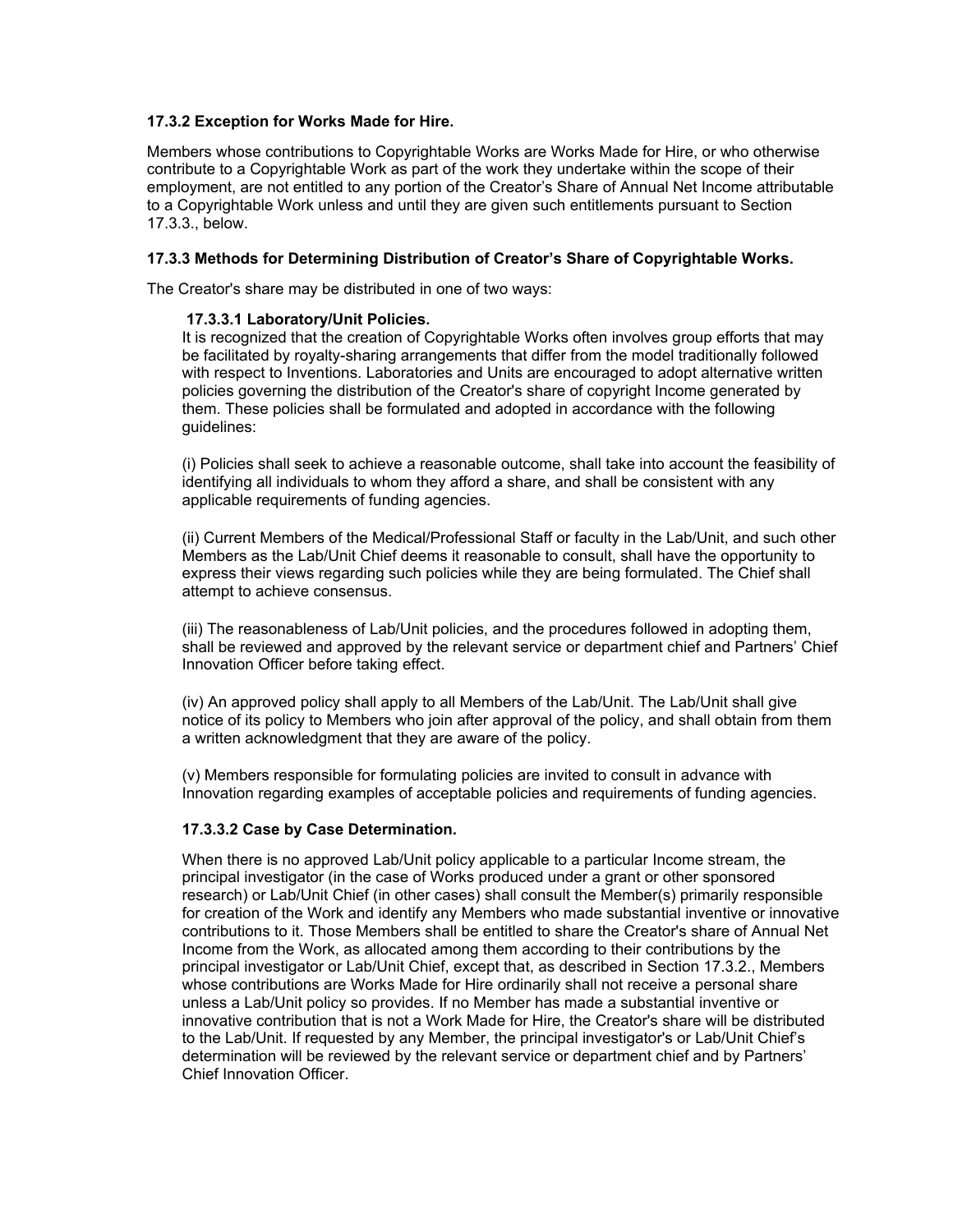### **17.4 Biological Materials Income.**

Annual Net Income from the licensing or other disposition of biological materials shall belong to the Institution and shall be allocated in accordance with Table I, below. The Creator's share shall be distributed as follows. The principal investigator (in the case of materials produced under a grant or other sponsored research) or the Lab/Unit Chief (in other cases) shall consult the Member(s) primarily responsible for creation of the biological material and identify any Members who made substantial inventive or innovative contributions to it. Those Members shall be entitled to share the Creator's share of Annual Net Income from the materials, as allocated among them according to their contributions by the principal investigator or Lab/Unit Chief. If no Member has made a substantial inventive or innovative contribution, the Creator's share will be distributed to the Lab/Unit or, where appropriate, to Creators Research Accounts as described in Section 17.10.3. If requested by any Member, the principal investigator's or Lab/Unit Chief's determination will be reviewed by the relevant service or department chief and by Partners' Chief Innovation Officer.

### **17.5 Combination Income.**

In the case of Annual Net Income that is attributable to both patents and copyrights and is not allocated between them by contract, half shall be distributed as patent Income and half as copyright Income. In the case of Annual Net Income attributable to both patents and biological materials and not allocated between them by contract, half shall be distributed as patent Income and half as biological materials Income.

### **17.6 Income from Other Research Results, Trademarks and Trade Secrets.**

Income from the use of the name of any Institution, or an Institutional Trademark or Trade Secret, shall belong to the Institution and shall not be distributed to Members. Otherwise, in the case of Tangible Research Property (other than biological materials) or other research results that are not covered by Sections 17.1-17.5, any Annual Net Income received by an Institution shall belong to the Institution and shall be distributed or not distributed as determined by Innovation in consultation with the Member(s) primarily responsible and the Lab/Unit Chief(s), with the approval of Partners' Chief Innovation Officer.

### **17.7 Determination of Shares Among Multiple Creators, Departments/Services, and Laboratories/Units.**

If more than one Inventor was involved in the creation of an Invention, the Inventors will endeavor to unanimously designate in writing to the Chief Innovation Officer how the Creators' share shall be apportioned among the Inventors of record. If the Inventors fail to make such unanimous written designation in the time reasonably allotted by Innovation, the principal investigator (in the case of Works produced under a grant or other sponsored research) or Lab/Unit Chief (in other cases) shall escalate the matter to appropriate Institution leadership which, in most cases, is the applicable Department/Service Chief(s) or Chair(s). If the Department/Service Chief(s) or Chair(s) have a conflict of interest or are unable to resolve the matter, the matter shall be referred to the Institution senior leadership, such as a Senior Vice President for Research or President or such other officer as may be designated by the Institution, as appropriate. Whenever Institution leadership is required under this Policy to make share allocation designations among multiple Inventors, the designation will be based on such criteria as the applicable leadership deems, in its discretion, to be appropriate.

If more than one Department or Service, or more than one Laboratory or Unit, from one Institution was involved in the creation of Intellectual Property, the Department/Service share and the Lab/Unit share of Annual Net Income shall be apportioned among the involved Departments/Services and the Labs/Units in the same proportion as the Creators' share is apportioned among the Inventors, unless otherwise unanimously designated by the Service(s)/Department(s) or Labs/Units prior to distribution.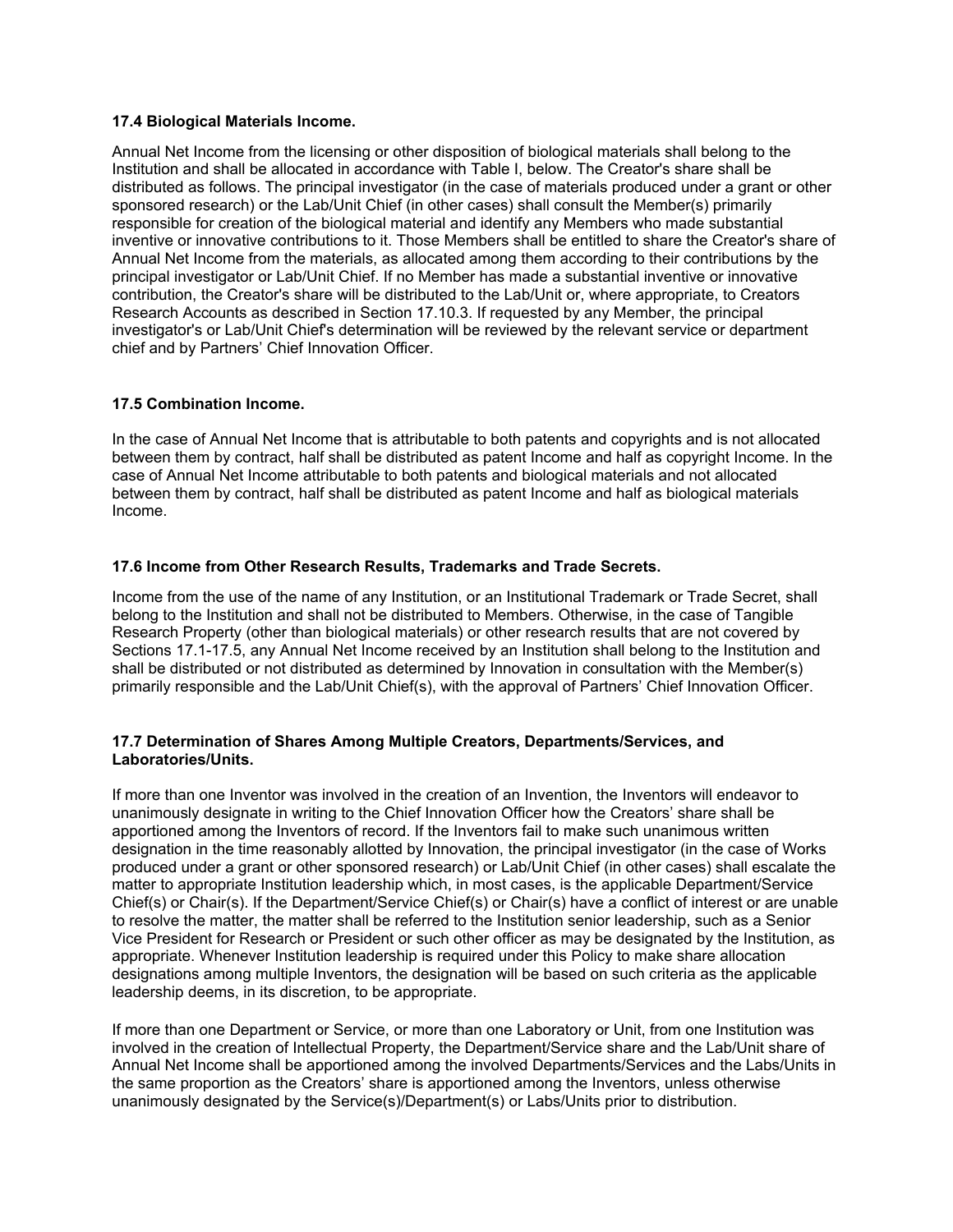Treatment of multiple Creators' shares of Income from Copyrightable Works or biological materials is covered by Sections 17.3 and 17.4 of this Policy. In the case of any type of property, an approved Lab/Unit policy will be followed, if applicable, in preference to this Section 17.7.

### **17.8 Departure of Creator from Institution.**

Should any or all of the Creators leave the Institution:

**17.8.1** Their individual Creator's share shall continue to be paid to them after their departure;

**17.8.2** The Lab/Unit share shall continue to be paid to the Lab/Unit if it remains operational; and if not then it shall be paid into a Creators Research Account in the name of senior Creators who remain at the Institution (split evenly if more than one); and if no such Creators remain at the Institution then the Lab/Unit share shall be divided evenly between the Department/Service and the Institution;

**17.8.3** If the Lab/Unit funds had been previously determined, in accordance with Section 17.10.2, to be paid into a Creator's Research Account in the name of the departing Creator, then these funds shall be reallocated to the senior Creators who remain at the Institutions, if any, either in accordance with an allocation previously agreed to by the Creators under Section 17.7 or, in the absence of such agreement, evenly; and if no Creators remain at the Institution, then the departing Creator's Research Share shall be divided evenly between the Department/Service and the Institution; and

**17.8.4** The allocation and payment of Income in other respects shall remain the same as if the Creators were still at the Institution.

### **17.9 Death of Inventor/Creator.**

In the event of the death of an individual entitled to receive a share of Income, his or her Creator's share shall inure to his or her estate. The Lab/Unit share (or, where applicable, the payment of such share to a Creator's Research Account in the name of the deceased Creator), shall be handled in the same manner as described in Section 17.8.

### **17.10 Elaboration on Tables I, II, III, IV, and V.**

### **17.10.1 General Explanation.**

As used in the Tables, the Laboratory/Unit, Service/Department, and/or Thematic Center is the one with which the Creator was associated at the time the Invention Disclosure Form was filed for the property generating the Income. When the Institution involved is a Hospital, it is expected that the Institutional and Departmental Shares will go to a general research or education fund (and, regardless of the Institution involved, when these shares arise from federally-funded research they must be spent to support Institutional research or education activities in order to comply with federal regulation).

### **17.10.2 Allocation Between a Creator and the Creator's Lab/Unit Share.**

The combined Creator share and Lab/Unit share will be allocated, within a specified range as set forth in Tables I-V, between the Creator and the Creator's Lab/Unit. The specific allocation of Income between the Creator and Creator's Lab/Unit for any given Invention or Biological Material should be based on an objective determination of the relative contribution of the Creator and the Lab/Unit to the Biological Material, Invention, or Inventions carried by the license. Upon request by Innovation, the Creator will propose to Innovation how such combined Income share should be allocated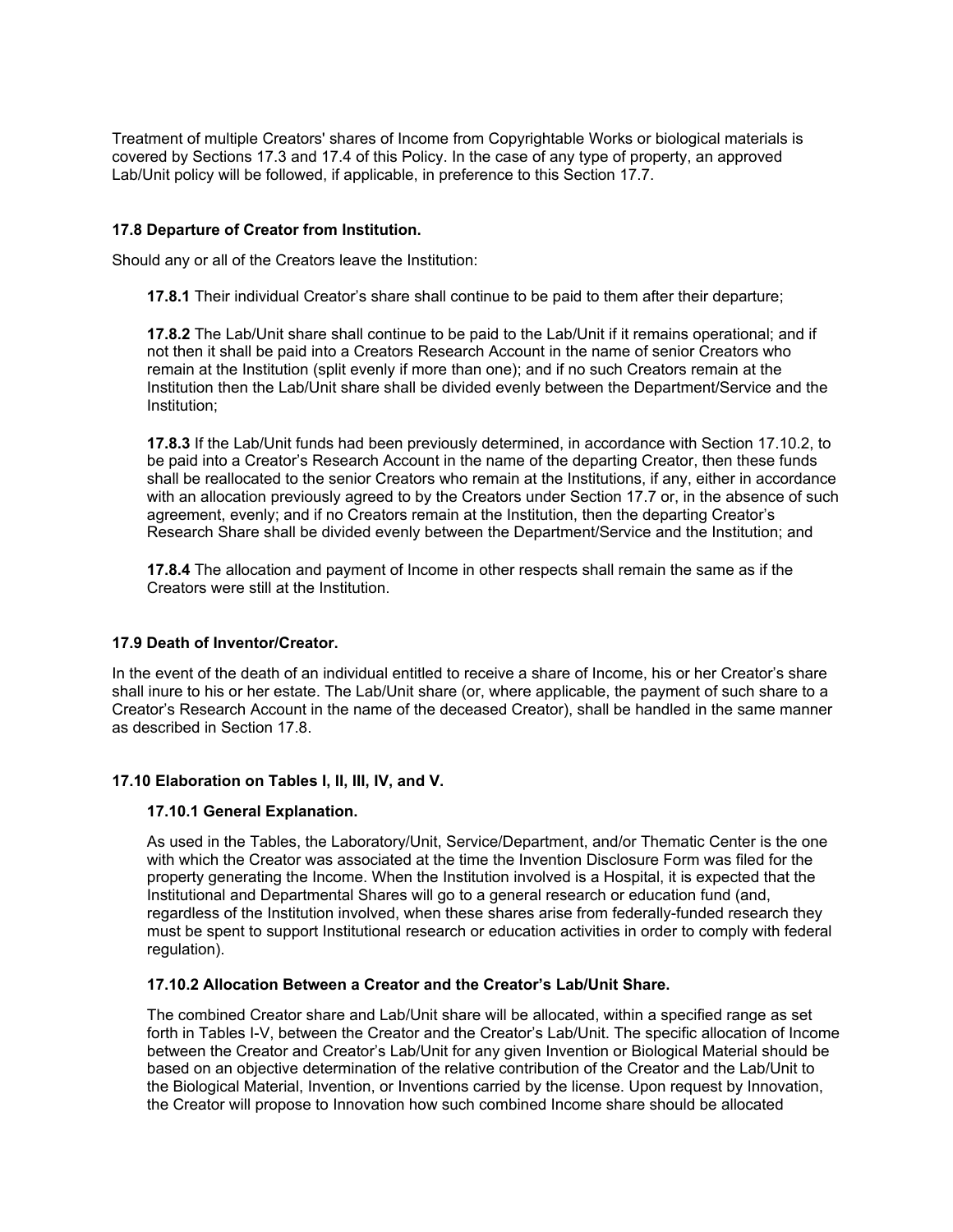between the Creator and the Lab/Unit. Innovation will review the proposed allocation and, consistent with guidance from appropriate Institution leadership, will approve or modify the allocation based on its assessment of the relative contributions of the Creator and Lab/Unit to the Invention. Absent a proposal from the Creator regarding how such combined Income share should be allocated between the Creator and the Lab/Unit, the default allocation between the Creator and the Lab/Unit shall be a specified percentage as set forth in Tables I-V.

### **17.10.3 Creator's Lab/Unit Share.**

Distribution of Income to the Creator's Lab/Unit is based on the underlying premise that the Lab/Unit provided a meaningful contribution to creation of the Intellectual Property. When Creator(s) who are members of a Lab/Unit make an Invention or Copyright disclosure, they shall provide to Innovation the name(s) of the chief or principal investigator responsible for the Lab/Unit which will receive a portion of the Income, and a portion of proceeds shall be paid into an institutional account for the benefit of the Lab/Unit. If the Creator(s) are not members of a Lab/Unit, then they shall, when filing a disclosure, identify which of the senior Creator(s) shall be entitled to oversee these funds, and a portion of proceeds shall be paid into institutional Creator's Research Accounts established under the names of those individuals. For these purposes a Creator shall be considered "senior" only if s/he has a faculty rank of Instructor (or equivalent) or above. In the event that there is any uncertainty over the appropriate Lab/Unit, then Innovation shall, in consultation with the appropriate chiefs, make a final determination as to the appropriate institutional account to receive this money. Money used from this account will incur an indirect cost charge as determined by Institutional policy at the time the money is spent.

### **17.10.4 Department/Service Share.**

Distribution of Income to the Department/Service is based on the underlying premise that one (or more) Department or Service of one particular Hospital or other Institution provided the infrastructure (e.g. salary and space) support to the creation of the Intellectual Property. Where this is not the case – as, for example, where infrastructure support came from a Partners-wide or multi-Hospital Center – then there will be no default presumption that this share of Income goes to a Department/Service. Rather, representatives of the interested Departments/Services and Institutions (including, where appropriate, Partners) shall agree on the appropriate allocation either ahead of time, which may be ascertainable in the case for example of some Centers, or on a case-by-case basis as Intellectual Property is created and disclosed, and in any event no later than the time when it is licensed.

### **17.10.5 Institutional Share.**

There is a starting presumption that the Institution entitled to receive this share of proceeds is the Hospital or other Affiliated Institution that owns the Intellectual Property that generated the proceeds, based on the premise that such an Institution provided all of the infrastructure support for the creation of the Intellectual Property. Where that is not the case – for example, in the case of a Center where Partners may have provided all or a significant portion of infrastructure support – then there shall be no such starting presumption, and representatives of the interested Institutions (including, where appropriate, Partners) shall agree on the appropriate allocation of the Institutional Share in the manner described in Section 17.10.4.

# **18.0 EXCEPTIONS TO INCOME DISTRIBUTION RULES.**

Any distribution provided for above is subject to the following exceptions:

### **18.1 Grant-Related Conditions.**

Income generated under grants from federal agencies and some other sources may be subject to conditions in the grant or grant-related regulations, which must be complied with before any Income can be distributed. For example, in some cases license Income produced under a grant must be applied to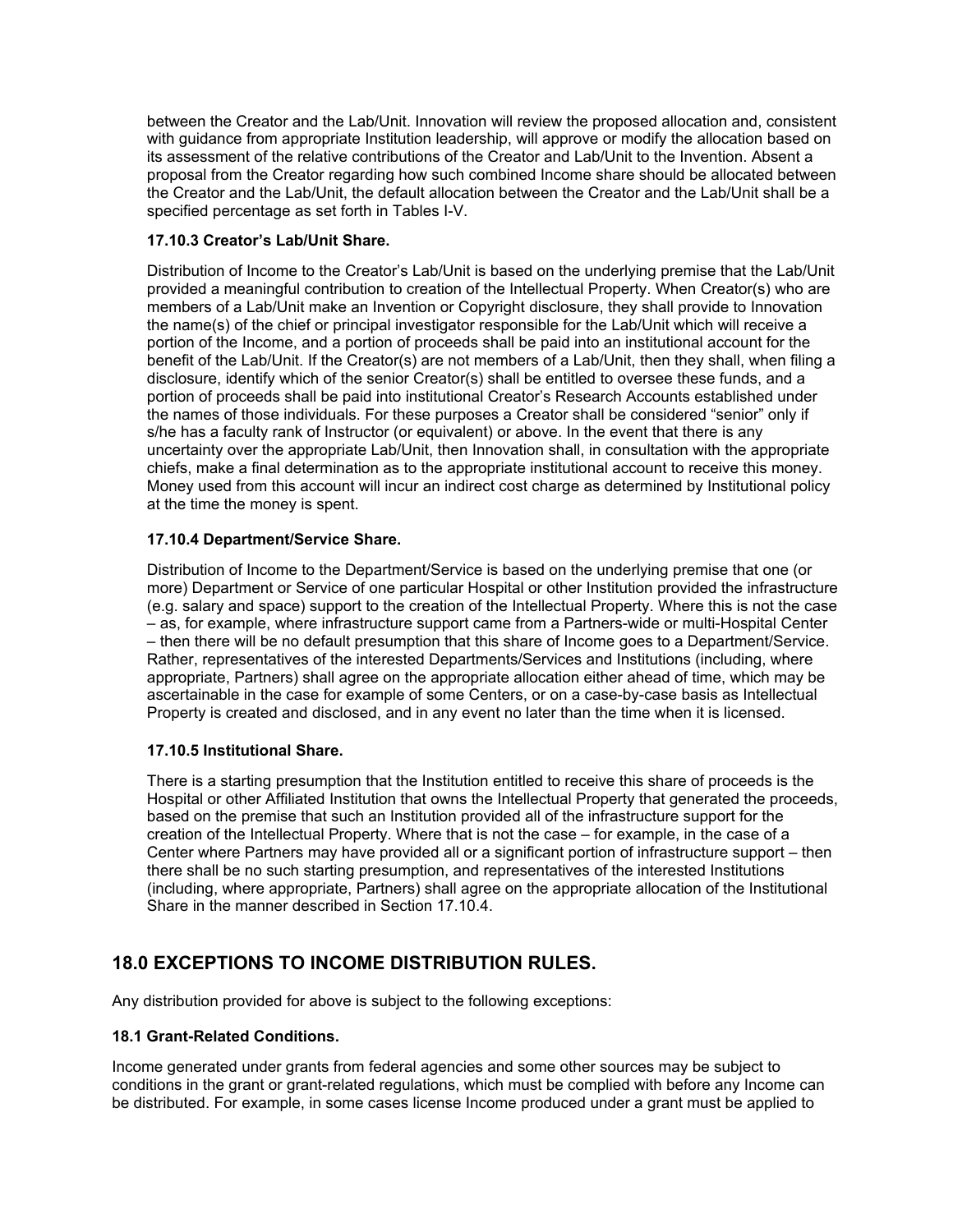reimburse the funding entity. Members are encouraged to consult with the administrative office handling their grant award to be sure they are aware of any applicable conditions.

### **18.2 Disposition of Equity Received by an Institution.**

Equity received by an Institution shall be in accordance with a separate policy to be adopted by the Institutions regarding such disposition or, in the interim, in accordance with decisions of the Committee.

### **18.3 Anticipated Expenses.**

If the Institution reasonably anticipates incurring unreimbursable expenses in connection with any Intellectual Property (such as costs of patent prosecution or litigation, audit expenses, or other expenses of a type that is deductible from Income under the definition of Annual Net Income), it may hold in reserve all or a portion of any Income from such property to the extent deemed necessary by Innovation to cover such anticipated expenses. In such a case, the relevant principal investigator or Lab/Unit Chief will be notified of the amount being held in reserve and the reasons for holding it.

### **18.4 Waivers.**

Any Member or other party entitled to receive any share of Income under this Policy may waive that share with the approval of Innovation or in accordance with guidelines established by Innovation.

### **18.5 Laboratory/Unit Policies.**

In lieu of following Section 17.1 or 17.4, Laboratories and Units may, with the approval of Innovation, adopt written policies providing an alternative basis for distributing the Creator's share of Annual Net Income from patents and/or materials created by individuals in that Lab/Unit.

### **18.6 Alternative Distribution.**

Subject to appropriate Hospital or Institutional leadership, an alternative distribution formula may be followed by obtaining a written agreement from the appropriate spokesperson for any share that is proposed to be reduced, i.e., the agreement of the Creator if the proposal is to reduce the Creator's share, or the agreement of the appropriate institutional representative if the proposal is to reduce the Lab/Unit and/or the Department/Service and/or the Institutional share.

# **F. DISPUTE RESOLUTION.**

Innovation shall be responsible for resolving any disputes that arise in connection with this Policy. Where appropriate, Innovation may seek consultation and advice from the appropriate representatives of management of the applicable Institution, Institutional committees, and from the Office of the General Counsel. Disputes shall also be resolved under the oversight of the Committee as its responsibilities are determined by the Board of Directors of Partners.

### **G. GLOSSARY**. (see Definitions)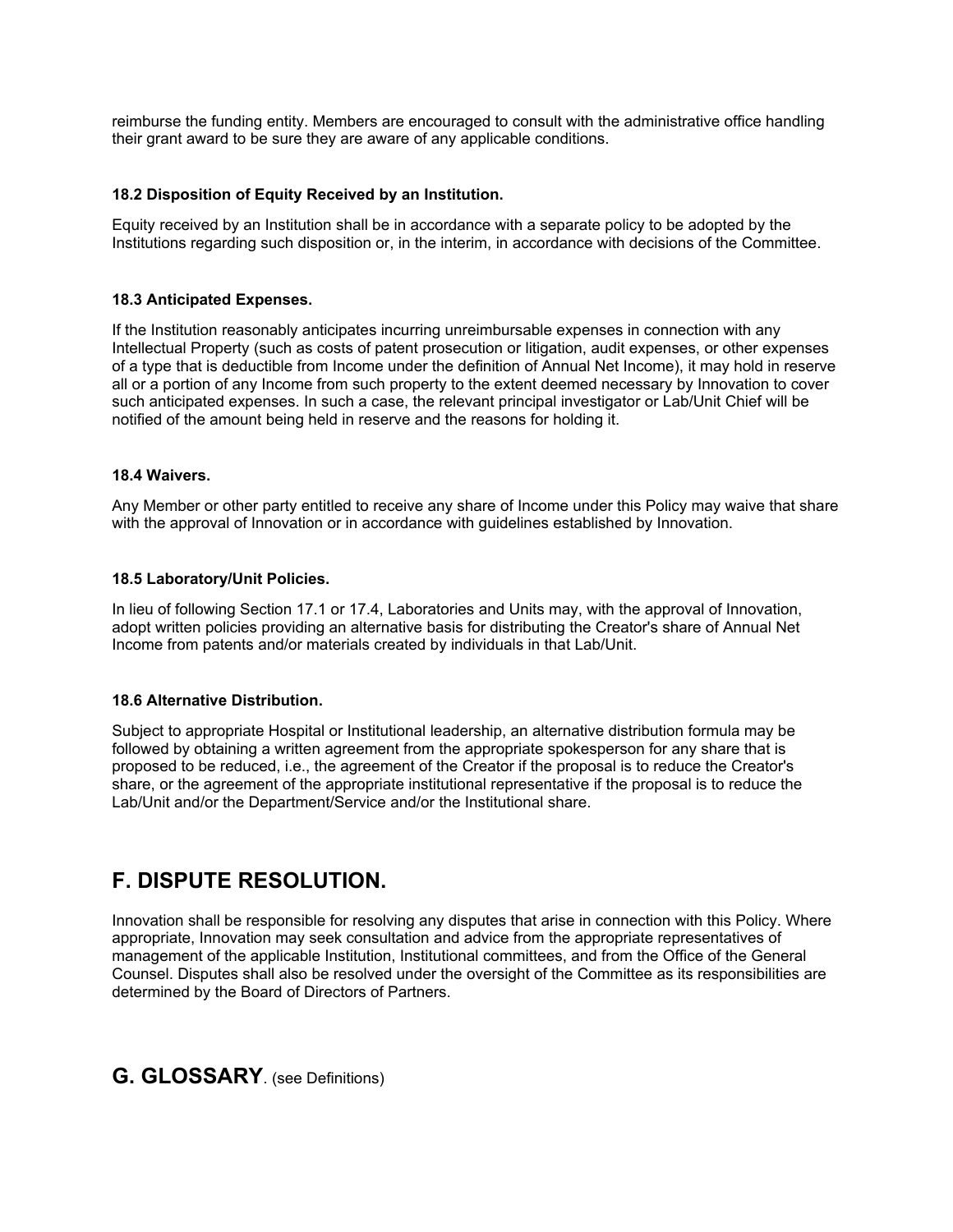# TABLE I

# **DISTRIBUTION OF ANNUAL NET INCOME**

## **GENERAL POLICY ON BIOLOGICAL MATERIALS**

| <b>SOURCE</b><br><b>OF</b><br><b>INCOME</b>                     | <b>TO THE</b><br><b>CREATOR</b> | <b>TO THE</b><br><b>CREATOR'S</b><br>LABORATORY/<br><b>UNIT</b> | <b>TO THE</b><br><b>DEPARTMENT/</b><br><b>SERVICE</b> | TO<br>THE INSTITUTION |
|-----------------------------------------------------------------|---------------------------------|-----------------------------------------------------------------|-------------------------------------------------------|-----------------------|
| <b>Biological</b><br><b>Materials</b><br>(\$5,000 or<br>more)   | 45%<br>(see Notes below)        |                                                                 | 20%                                                   | 35%                   |
| <b>Biological</b><br><b>Materials</b><br>(less than<br>\$5,000) | $0\%$                           | 100%                                                            | 0%                                                    | 0%                    |

### **Notes:**

- This is the combined share to the Creator and the Creator's Laboratory/Unit. Upon request by Innovation, the Creator shall submit a proposal to Innovation outlining how to allocate the 45% share with the Lab/Unit, provided however, the Creator and Lab/Unit shares each must be not less than 15% or greater than 30%.
- Absent a proposal from the Creator or if the Creator's proposal is not accepted by Innovation and/or appropriate Institution leadership, the default allocation of the total Annual Net Income between the Creator and Lab/Unit shall be 25% to the Creator; 20% to the Lab/Unit.
- The Income allocation set forth above shall apply to license payments received on or after October 1, 2018. Income received prior to October 1, 2018 shall be distributed in accordance with the Policy as it existed on January 1, 2018.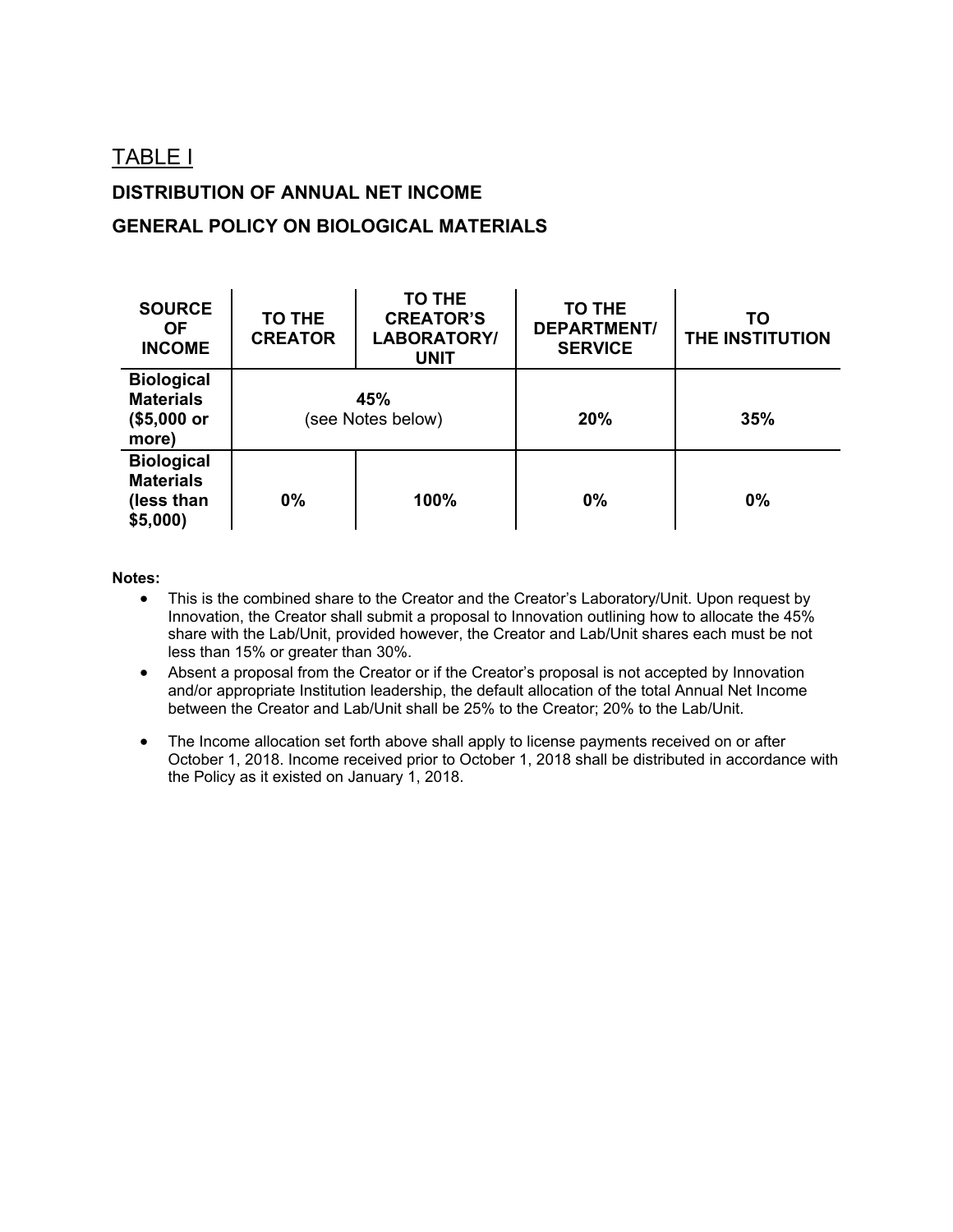TABLE II

# **DISTRIBUTION OF ANNUAL NET INCOME**

## **GENERAL POLICY**

| <b>COMBINED SHARE TO THE</b><br><b>CREATOR AND THE</b><br><b>CREATOR'S</b><br><b>LABORATORY/UNIT</b><br>(see Notes below) | TO THE DEPARTMENT/<br><b>SERVICE</b> | <b>TO THE INSTITUTION</b> |
|---------------------------------------------------------------------------------------------------------------------------|--------------------------------------|---------------------------|
| 45%                                                                                                                       | 20%                                  | 35%                       |

### **Notes:**

- Upon request by Innovation, the Creator shall submit a proposal to Innovation outlining how to allocate the 45% share with the Lab/Unit, provided however, the Creator and Lab/Unit shares each must be not less than 15% or greater than 30%.
- Absent a proposal from the Creator or if the Creator's proposal is not accepted by Innovation and/or appropriate Institution leadership, the default allocation of the total Annual Net Income between the Creator and Lab/Unit shall be 25% to the Creator; 20% to the Lab/Unit.
- The Income allocation set forth above shall apply to license payments received on or after October 1, 2018. Income received prior to October 1, 2018 shall be distributed in accordance with the Policy as it existed on January 1, 2018.

# TABLE III

## **DISTRIBUTION OF ANNUAL NET INCOME**

### **MCLEAN HOSPITAL**

| <b>COMBINED SHARE TO THE</b><br><b>CREATOR AND THE</b><br><b>CREATOR'S</b><br><b>LABORATORY/UNIT (see</b><br>Notes below) | <b>TO THE</b><br><b>INSTITUTION</b> |
|---------------------------------------------------------------------------------------------------------------------------|-------------------------------------|
|                                                                                                                           |                                     |

#### **Notes:**

 Upon request by Innovation, the Creator shall submit a proposal to Innovation outlining how to allocate the 45% share with the Lab/Unit, provided however, the Creator and Lab/Unit shares each must be not less than 15% or greater than 30%.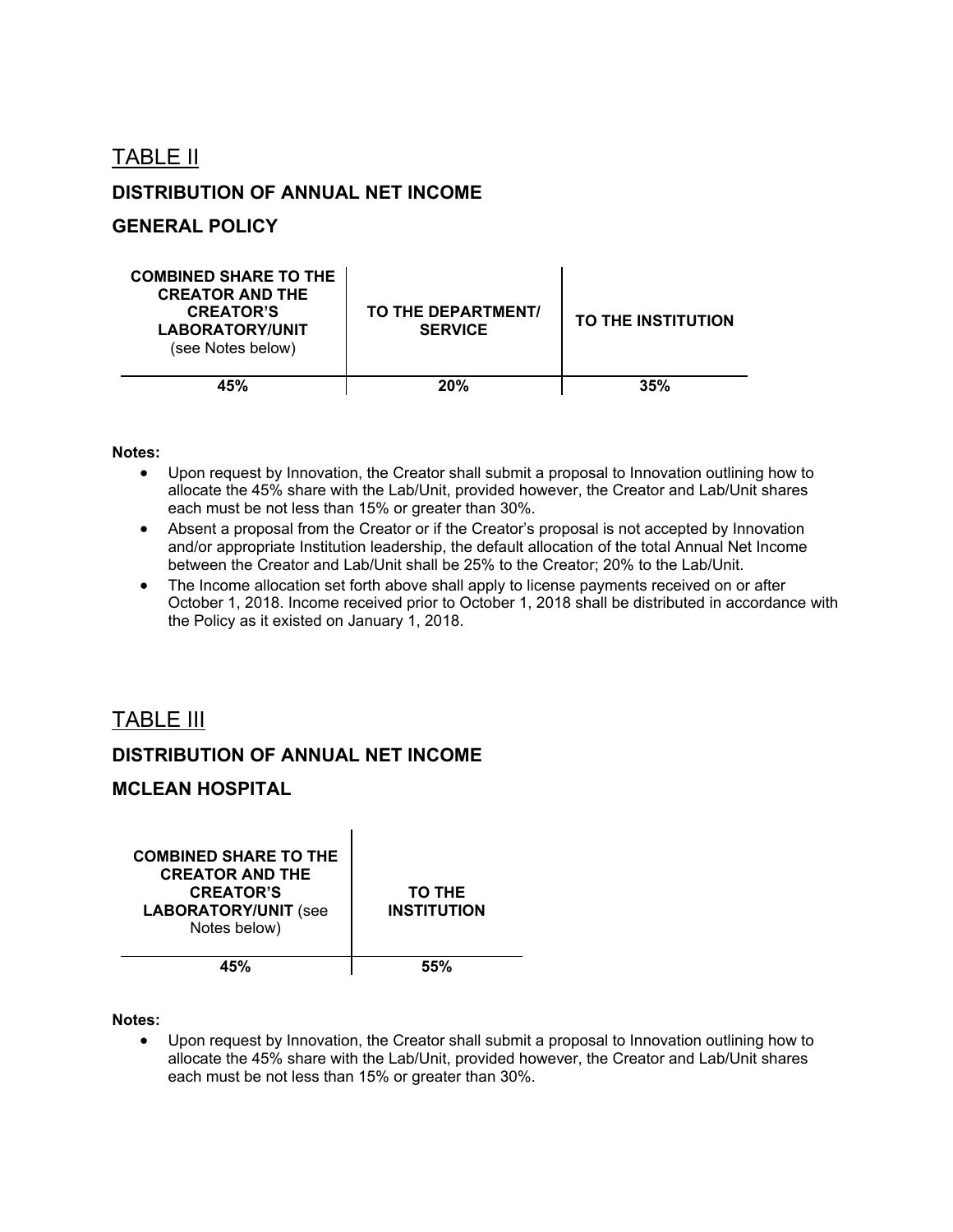- Absent a proposal from the Creator or if the Creator's proposal is not accepted by Innovation and/or appropriate Institution leadership, the default allocation of the total Annual Net Income between the Creator and Lab/Unit shall be 25% to the Creator; 20% to the Lab/Unit.
- The Income allocation set forth above shall apply to license payments received on or after October 1, 2018. Income received prior to October 1, 2018 shall be distributed in accordance with the Policy as it existed on January 1, 2018
- $\bullet$
- $\bullet$

# TABLE IV

# **DISTRIBUTION OF ANNUAL NET INCOME**

# **WELLMAN THEMATIC CENTER**

|                                                                 | <b>COMBINED SHARE TO</b><br>THE CREATOR AND THE<br><b>CREATOR'S</b><br><b>LABORATORY/UNIT</b> | TO THE<br><b>DEPARTMENT/</b><br><b>SERVICE</b> | TO THE<br><b>WELLMAN</b><br><b>THEMATIC</b><br><b>CENTER</b> | TO THE<br><b>INSTITUTION</b> |
|-----------------------------------------------------------------|-----------------------------------------------------------------------------------------------|------------------------------------------------|--------------------------------------------------------------|------------------------------|
| Until \$100,000<br>has been<br>distributed to<br>the laboratory | 48.3%<br>(see Notes 1,2,5 below)                                                              | 13.4%                                          | 15%                                                          | 23.3%                        |
| After \$100,000<br>has been<br>distributed to<br>the laboratory | 35.8%<br>(see Notes 3,4,5 below)                                                              | 13.4%                                          | 27.5%                                                        | 23.3%                        |

### **Notes:**

- Upon request by Innovation, the Creator shall submit a proposal to Innovation outlining how to allocate the 48.3% share with the Lab/Unit, provided however, the Creator and Lab/Unit shares each must be not less than 15.9% or greater than 32.4%.
- Absent a proposal from the Creator or if the Creator's proposal is not accepted by Innovation and/or appropriate Institution leadership, the default allocation of the total Annual Net Income between the Creator and Lab/Unit shall be 25% to the Creator; 23.3% to the Lab/Unit.
- Upon request by Innovation, the Creator shall submit a proposal to Innovation outlining how to allocate the 35.8% share with the Lab/Unit, provided however, the Creator and Lab/Unit shares each must be not less than 10.8% or greater than 25%.
- Absent a proposal from the Creator or if the Creator's proposal is not accepted by Innovation and/or appropriate Institution leadership, the default allocation of the total Annual Net Income between the Creator and Lab/Unit shall be 25% to the Creator; 10.8% to the Lab/Unit.
- The Income allocation set forth above shall apply to license payments received on or after October 1, 2018. Income received prior to October 1, 2018 shall be distributed in accordance with the Policy as it existed on January 1, 2018.

# TABLE V

# **DISTRIBUTION OF ANNUAL NET INCOME**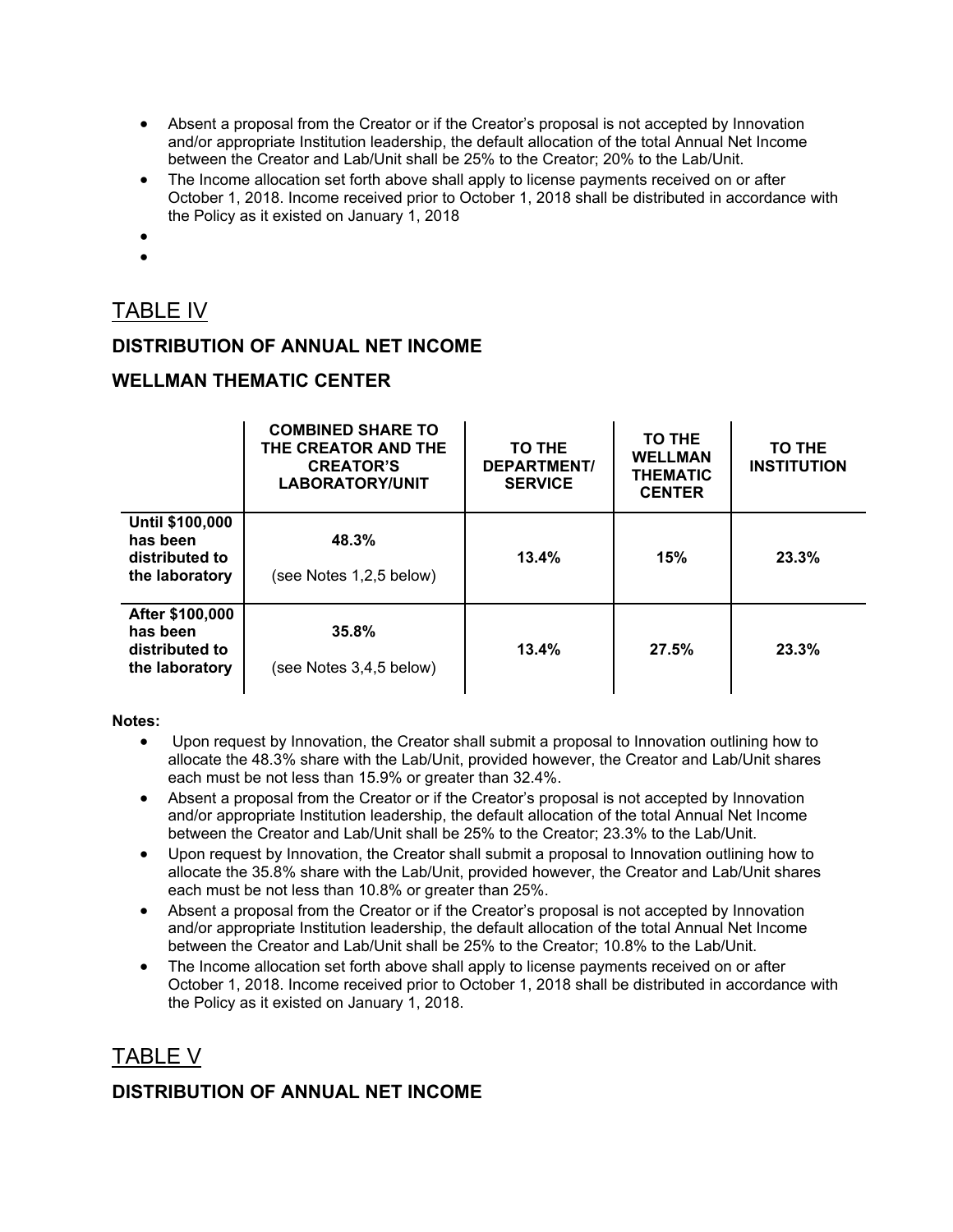# **MGH THEMATIC CENTERS**

| <b>COMBINED SHARE TO</b><br>THE CREATOR AND THE<br><b>CREATOR'S</b><br><b>LABORATORY/UNIT (see</b><br>Notes below) | TO THE DEPARTMENT/<br><b>SERVICE</b> | <b>TO THE MGH</b><br><b>THEMATIC</b><br><b>CENTERS</b> | TO THE<br><b>INSTITUTION</b> |
|--------------------------------------------------------------------------------------------------------------------|--------------------------------------|--------------------------------------------------------|------------------------------|
| 45%                                                                                                                | 15.8%                                | 15.8%                                                  | 23.4%                        |

#### **Notes:**

- Upon request by Innovation, the Creator shall submit a proposal to Innovation outlining how to allocate the 45% share with the Lab/Unit, provided however, the Creator and Lab/Unit shares each must be not less than 15% or greater than 30%.
- Absent a proposal from the Creator or if the Creator's proposal is not accepted by Innovation and/or appropriate Institution leadership, the default allocation of the total Annual Net Income between the Creator and Lab/Unit shall be 25% to the Creator; 20% to the Lab/Unit.
- The Income allocation set forth above shall apply to license payments received on or after October 1, 2018. Income received prior to October 1, 2018 shall be distributed in accordance with the Policy as it existed on January 1, 2018.

[3] Invention Disclosure Forms are available through the Innovation website.

[4] Invention Disclosure Forms are available through the Innovation website.

### **Other Applicable Partners HealthCare Policies:**

Code of Conduct

### **References:**

### **Attachments:**

Partners Intellectual Property Policy 4.1.2020.pdf

### **Development and Consultation:**

| <b>Original Review Date</b> | <b>Reviewed By</b>               | <b>Reviewer Approval Date</b> |
|-----------------------------|----------------------------------|-------------------------------|
| 08/22/2003                  | <b>Approved by the Governing</b> | 08/22/2003                    |
|                             | <b>Boards:</b>                   |                               |

<sup>[1]</sup> Depending on the context and unless otherwise specified, "MGH" may refer either to The Massachusetts General Hospital (parent corporation) or to its subsidiary, The General Hospital Corporation.

<sup>[2]</sup> An Invention that is conceived in circumstances that are described in the definition of a Supported Invention is not a Related Invention and so does not qualify for this exception.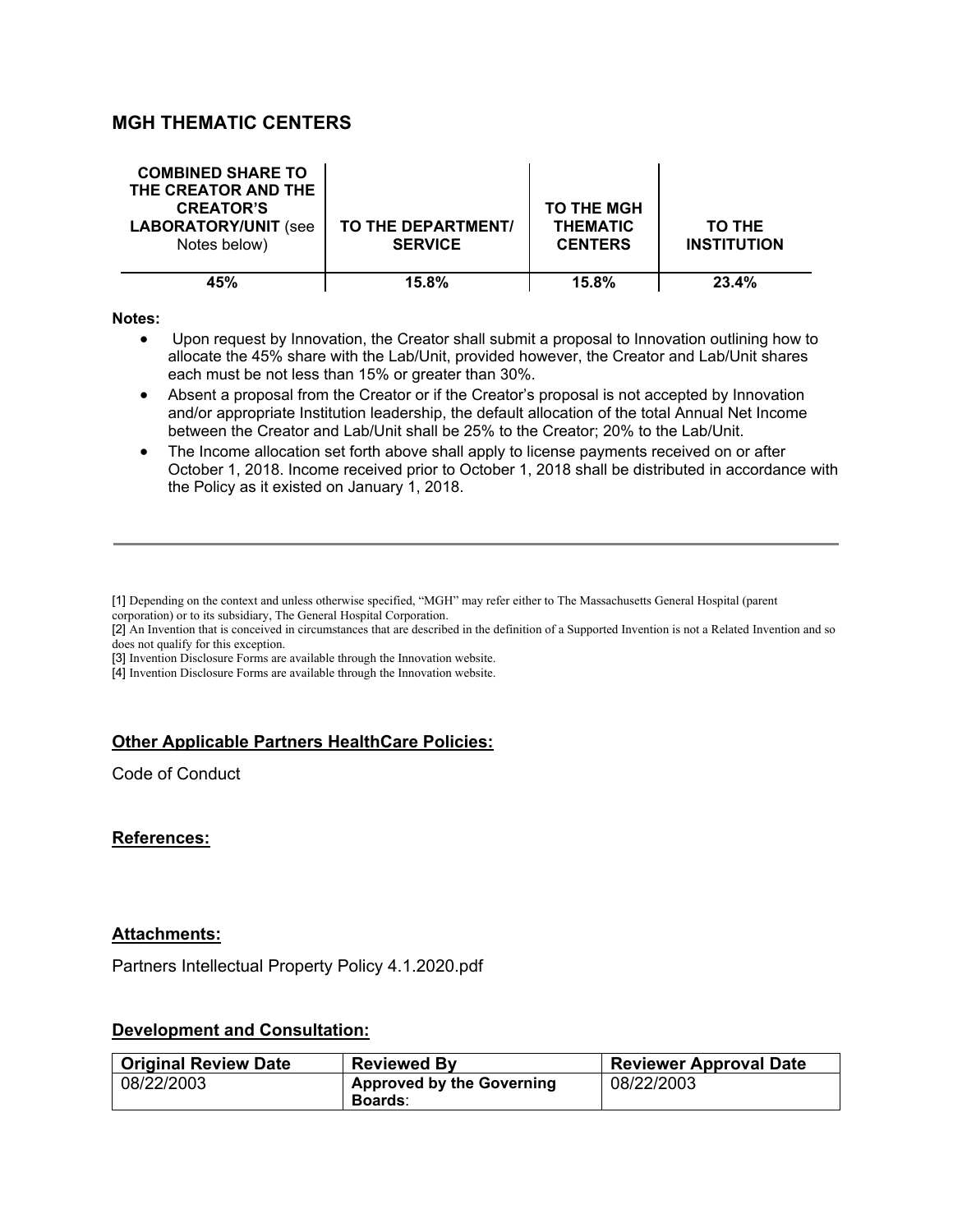|            | Brigham and Women's/Faulker<br>Hospitals, Inc. and Brigham<br>and Women's Hospital, Inc.:<br>July 10, 2002<br>Brigham and Women's<br>Physicians Organization: July<br>18, 2002<br>The Massachusetts General<br><b>Hospital and The General</b><br>Hospital Corporation: July 19,<br>2002<br>Massachusetts General<br>Physicians Organization, Inc.:<br>June 21, 2002<br>The MGH Institute of Health<br>Professions, Inc.: June 28,<br>2002<br>The McLean Hospital<br>Corporation: May 23, 2002<br>The Spaulding Rehabilitation<br>Hospital Corporation: May 9,<br>2002<br>Approved by the Professional and<br>Institutional Conduct Committee of<br>Partners HealthCare System, Inc.:<br>August 15, 2002 |            |
|------------|----------------------------------------------------------------------------------------------------------------------------------------------------------------------------------------------------------------------------------------------------------------------------------------------------------------------------------------------------------------------------------------------------------------------------------------------------------------------------------------------------------------------------------------------------------------------------------------------------------------------------------------------------------------------------------------------------------|------------|
| 10/01/2018 | Approved, as amended:<br>The Brigham and<br>Women's Hospital, Inc.<br>- January 24, 2018<br>Brigham and Women's<br>Faulkner Hospital, Inc. -<br>January 24, 2018<br>Brigham and Women's<br>Physicians Organization,<br>Inc. - January 26, 2018<br>The Massachusetts<br>General Hospital-<br>January 24, 2018<br>The General Hospital<br>Corporation - January 24,<br>2018<br><b>Massachusetts General</b><br>Physicians Organization,<br>$Inc. - June 4, 2018$<br>The MGH Institute of<br>Health Professions, Inc. -                                                                                                                                                                                     | 10/01/2018 |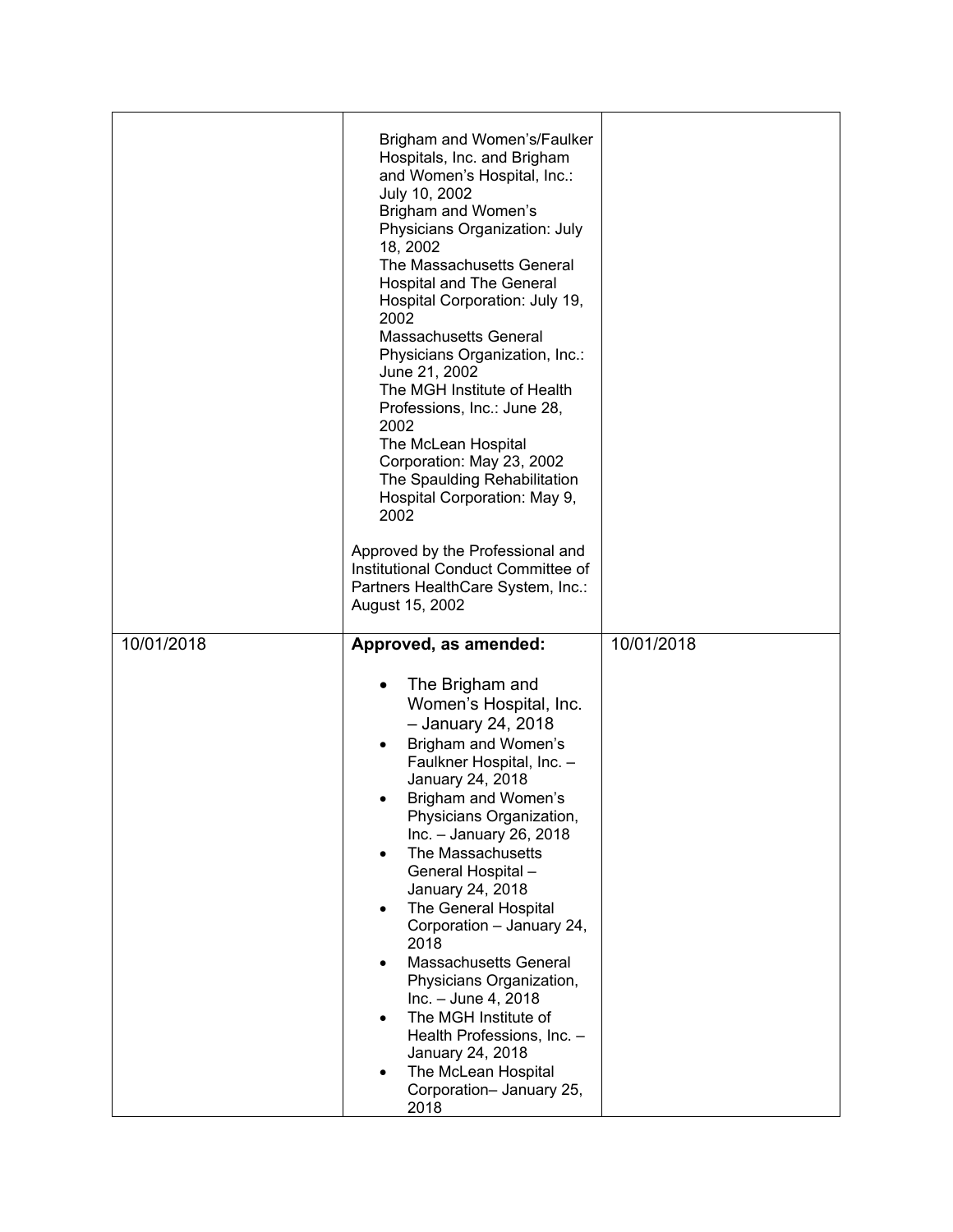|            | The Spaulding<br>$\bullet$<br><b>Rehabilitation Hospital</b><br>Corporation - January 26,<br>2018                                                                                                                                                                                                                                                                                                                                                                                                                                                                                                                                                                                                                                                                                                                                                                                                                                                                                                    |            |
|------------|------------------------------------------------------------------------------------------------------------------------------------------------------------------------------------------------------------------------------------------------------------------------------------------------------------------------------------------------------------------------------------------------------------------------------------------------------------------------------------------------------------------------------------------------------------------------------------------------------------------------------------------------------------------------------------------------------------------------------------------------------------------------------------------------------------------------------------------------------------------------------------------------------------------------------------------------------------------------------------------------------|------------|
| 11/01/2019 | Approved, as amended:<br>The Brigham and<br>$\bullet$<br>Women's Hospital, Inc. -<br>November 14, 2019<br>Brigham and Women's<br>$\bullet$<br>Faulkner Hospital, Inc. -<br>November 14, 2019<br>Brigham and Women's<br>Physicians Organization,<br>Inc. - February 26, 2020<br>The Massachusetts<br>$\bullet$<br>General Hospital-<br>November 18, 2019<br>The General Hospital<br>Corporation - November<br>18, 2019<br><b>Massachusetts General</b><br>Physicians Organization,<br>Inc. - November 18, 2019<br>The MGH Institute of<br>$\bullet$<br>Health Professions, Inc. -<br>January 14, 2020<br>The McLean Hospital<br>$\bullet$<br>Corporation-November<br>14, 2019<br>The Spaulding<br>$\bullet$<br><b>Rehabilitation Hospital</b><br>Corporation - February 5,<br>2020<br>Massachusetts Eye and<br>$\bullet$<br>Ear Infirmary - November<br>18, 2019<br>Massachusetts Eye and<br>Ear Associates -<br>November 18, 2019<br>Schepens Eye Research<br>Institute, Inc. - November<br>18, 2019 | 04/01/2020 |

# **Policy Revision History:**

| Policy<br>Version | Authors | <b>Reason for Revision</b> | Revision<br>Date | Reviewed<br>Bv | Original<br><b>Review</b><br>Date | Revision<br>Approval<br>Date |
|-------------------|---------|----------------------------|------------------|----------------|-----------------------------------|------------------------------|
|                   |         |                            |                  |                |                                   |                              |